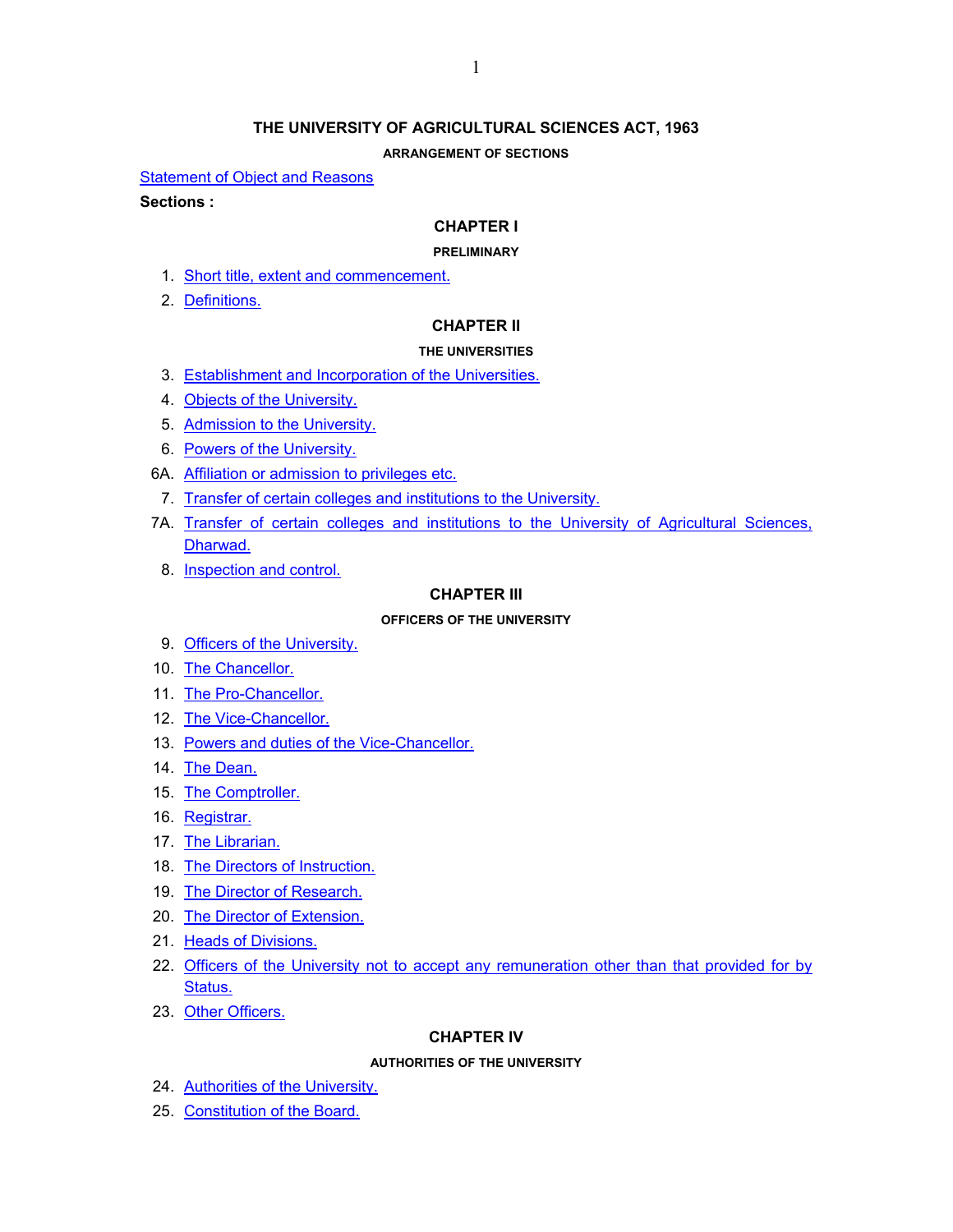- <span id="page-1-0"></span>26. [Powers and duties of the Board.](#page-17-0)
- 27. [The Academic Council.](#page-17-0)
- 28. [Powers of the Academic Council.](#page-18-0)
- 28A. [Finance Committee.](#page-18-0)
- 29. [The Boards of Studies.](#page-19-0)

# **CHAPTER V**

#### **UNIVERSITY FUNDS**

- 30. [General Funds.](#page-19-0)
- 31. [Foundation Fund.](#page-19-0)
- 32. [Pension and Provident Funds.](#page-19-0)
- 33. [Other Funds.](#page-20-0)
- 34. [Management of Funds.](#page-20-0)
- 35. [Government Grants.](#page-20-0)
- 36. [Power of Government to order auditing.](#page-21-0)
- 37. [Financial Estimates.](#page-21-0)
- 38. [Accounts and auditing.](#page-21-0)

### **CHAPTER VI**

#### **STATUTES AND REGULATIONS**

- 39. [Statutes.](#page-21-0)
- 40. [Statutes how made.](#page-22-0)
- 41. [Regulations.](#page-23-0)

### **CHAPTER VII**

#### **MISCELLANEOUS**

- 42. [Vacating of office.](#page-24-0)
- 43. [Filling up of casual vacancies.](#page-24-0)
- 44. [Savings of validity of acts and proceedings.](#page-24-0)
- 45. [Disputes as to constitution of University Authorities.](#page-24-0)
- 46. [Delegation of powers.](#page-24-0)
- 47. [Provision for temporary appointment of certain officers of the University.](#page-24-0)
- 47A. [Co-ordination committee.](#page-24-0)
- 48. [Protection of acts and orders.](#page-25-0)
- 49. [Removal of difficulties.](#page-25-0) [Summary of Amendments](#page-26-0)

\* \* \* \*

#### **STATEMENTS OF OBJECTS AND REASONS**

**I** 

**Act 22 of 1963.-** Investigations conducted by experts in agricultural sciences into relative agricultural productivity as measured by yields of crops in India and various other countries, have shown that the per acre yields in India are low compared to the yields in other countries. There are vast potentialities for increase production through better farming practices. To further this aim, it is necessary to have a progressive Research Educational Organisation in the State, to help to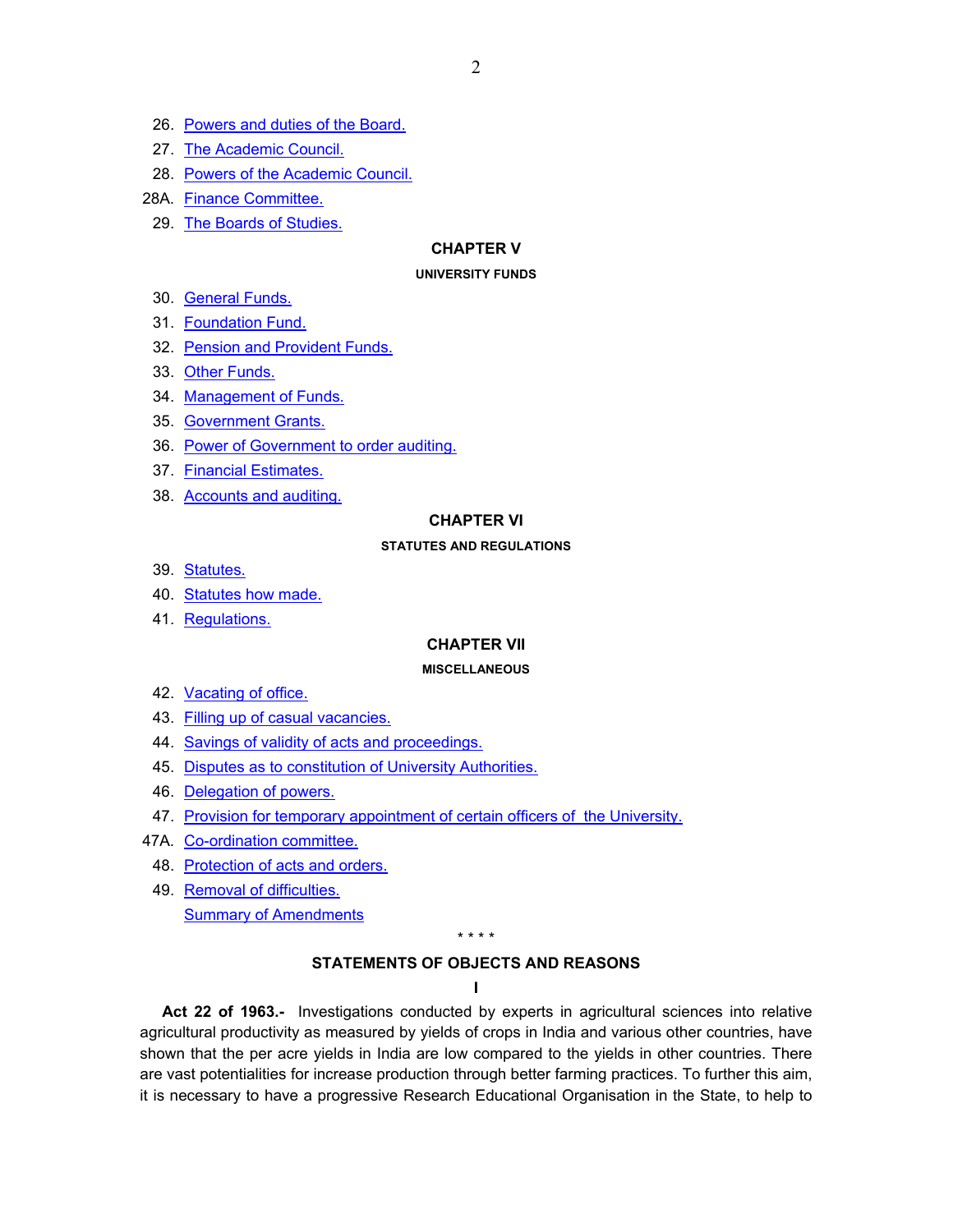increase productivity, closely linked on the one hand with the programme of training of students in Agricultural Sciences and on the other hand with the Extension Service which carries the benefits of these improvements to the cultivators.

The urgency of bringing about rapid increase in food production in the State necessitates the reorganization and integration of the existing patterns of Agriculture, Animal Husbandry Education and Research with the aim of bringing about the greatest possible co-ordination of these basic activities in the service of agriculture. With this aim in view, it is proposed to establish a University of Agricultural Sciences in the State.

Hence this Bill.

(Published in Karnataka Gazette (Extraordinary) Part IV-2A dated 16th February 1963 as No. 26 at page. 257.)

**II**

**Amending Act 3 of 1976.**—The Educational Institutions under the University of Agricultural Sciences are primarily meant for promotion of Agricultural Education and as such the students coming from the families of "Agriculturist" who have better background in Agriculture and allied subjects should get the benefit of higher education and advanced knowledge in those subjects. Besides appropriate academic standard, rural background, field aptitude supported by actual experience in agricultural practices are also relevant criteria for determining the eligibility of candidates seeking admission to the Agricultural, Veterinary and Fisheries and other institutions of the UAS. Government consider it appropriate to have well-throughout practical tests for selection of the right type of students coming in the category of "Agriculturists". Hence provision is made to have such practical tests as will be specified by the State Government to select candidates falling in the category "Agriculturists". Such a procedure is found expedient to ascertain the real background of the candidates as "Agriculturists".

Hence this Bill.

(Published in Karnataka Gazette (Extraordinary) dated 15th January 1976 Part IV-2A at page 2-3)

**III** 

**Amending Act 36 of 1985.**—It has come to the notice of the Government that some private parties have formed Co-operative Societies for starting colleges to impart education in different branches of study, particularly the Veterinary and Animal Sciences, without the approval of the University of Agricultural Sciences and views have been expressed in both the Houses of Legislature that such private colleges imparting education in the field reserved for the University should not be allowed to make head-way to the detriment of interest of the Student Community of the State. The Government have assured to take suitable action in the matter. In pursuance of this assurance the University of Agricultural Sciences (Amendment) Ordinances, 1985 (Karnataka Ordinance 13 of 1985) has been promulgated.

This Bill seeks to replace the said Ordinance.

Hence the Bill.

(Published in Karnataka Gazette (Extraordinary) Part IV-2A dated 7th August, 1985 as No. 428 at page. 3)

**Amending Act 14 of 1986.**—Karnataka State has one of the most diversified cropping systems in the country. The existing University of Agricultural Sciences with its headquarters at Bangalore has now 6 Teaching Campuses and 44 Research Stations in the State. Though the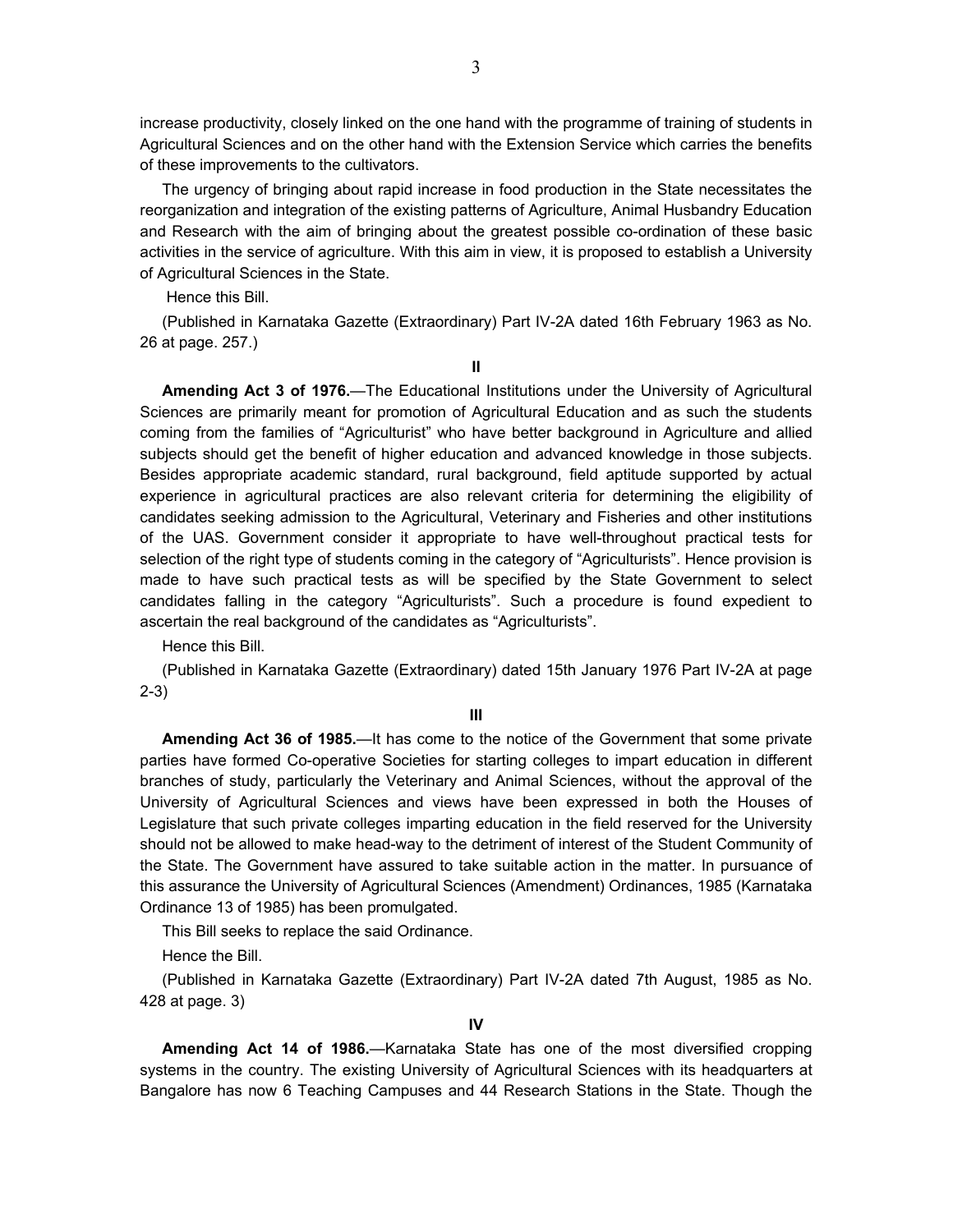University has made rapid strides during the last two decades, it could not meet the specific requirements of different regions of the entire State. The nature of problems faced in the Northern Districts with vast black soil areas differ considerably from the Southern Districts both in regard to irrigated and dryland agriculture. The major irrigation projects like TBP, UKP Ghataprabha and Malaprabha offer tremendous scope for increased agricultural production.

Thus is response to the long pending demand it has been decided to establish Second Agricultural University at Dharwad. With the establishment of the Second Agricultural University at Dharwad, research, teaching and extension programmes will be intensified to provide adequate support for the agricultural development of the region.

Towards the establishment of the University of Agricultural Sciences at Dharwad, it is considered expedient to go in for the amendment of the existing Act. The important changes incorporated in the amendment are:

(*a*) To define the territorial jurisdiction of the University of Agricultural Sciences, Dharwad;

(*b*) Prescribing the mode of conduct of academic programmes, transfer of staff and apportionment of assets and liabilities;

(*c*) Co-ordination of teaching, research and extension education activities in the State between the two Universities; and

(d) Transitory provisions for the establishment and operation of the University of Agricultural Sciences at Dharwad.

Hence this Bill.

(Published in Karnataka Gazette (Extraordinary) Part IV-2A dated 17th March 1986 as No. 204 at page. 9.)

### **V**

**Amending Act 40 of 1987.**—To establish the Second University of Agricultural Sciences at Dharwar the State Government has approached the University Grants Commission for grant of recognition and also to obtain central assistance under the University Grants Commission Act.

Before granting the recognition, the University Grants Commission has suggested to the State Government to make certain amendments to the University of Agricultural Science Act, 1963. Therefore, it is proposed to amend the University of Agricultural Sciences Act, 1963.

Hence the Bill.

(Published in Karnataka Gazette (Extraordinary) Part IV-2A, dated 4th April, 1987 as No. 289 at page. 8.)

# **VI**

**Amending Act 13 of 1988.**—The word "desired" occurring in sub-section (1) of section 8, as substituted by the Karnataka University of Agricultural Sciences (Amendment) Act, 1987 (Karnataka Act 40 of 1987), is being substituted by the word "requested" as desired by the Governor.

As the matter was urgent and both the Houses of the State Legislature were not in session, the Karnataka University of Agricultural Sciences (Amendment) Ordinance, 1987 (Karnataka Ordinance 9 of 1987) was promulgated.

The Bill seeks to replace the said Ordinance.

(Published in Karnataka Gazette (Extraordinary) Part IV-2A dated 5th February, 1988 as No. 76 at page. 3.)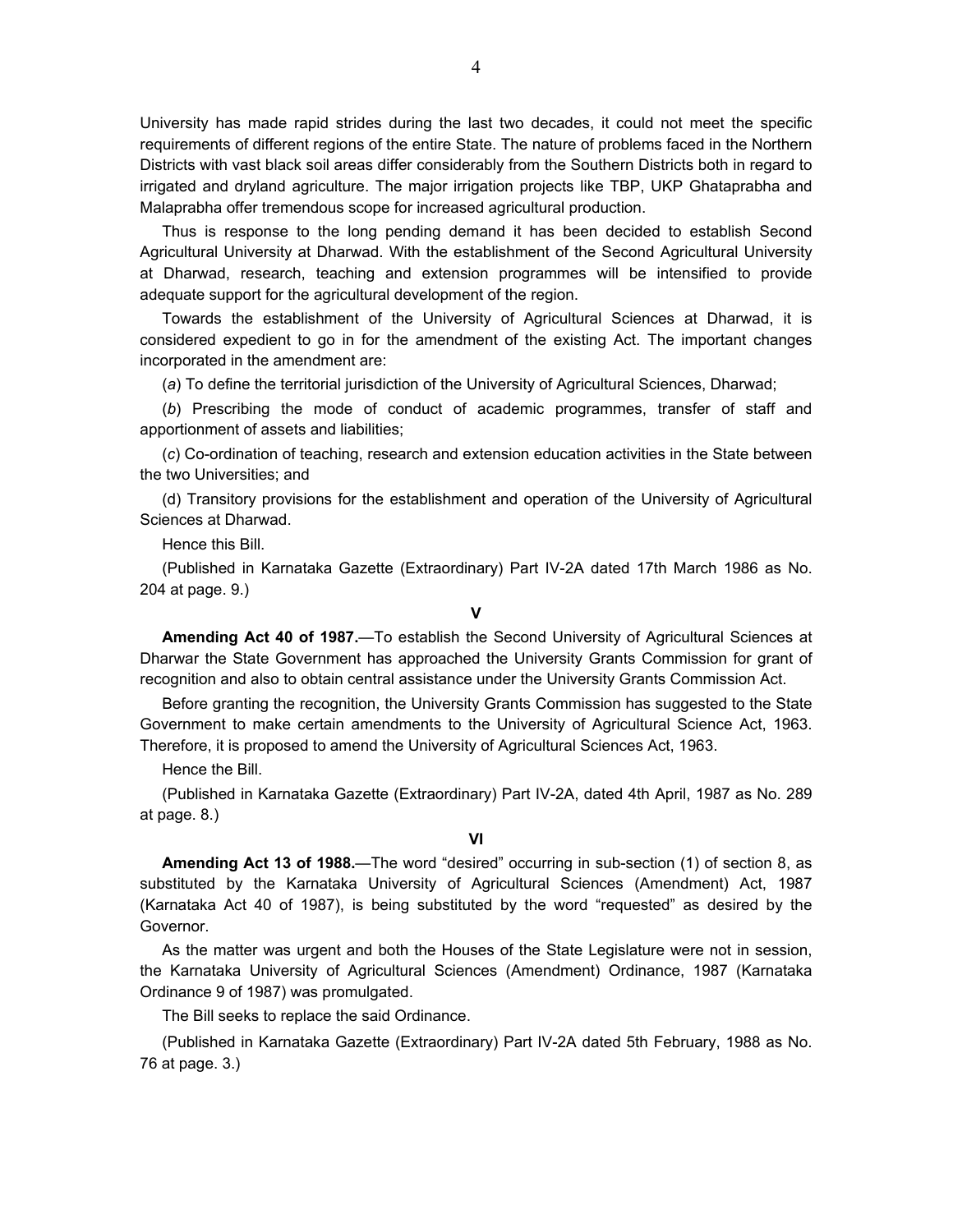### **1 [KARNATAKA ACT]1 No. 22 OF 1963**

<span id="page-4-0"></span>(*First published in the* <sup>1</sup> [Karnataka Gazette]1  *on the Sixth day of June, 1963.*)

# **THE KARNATAKA UNIVERSITIES OF AGRICULTURAL SCIENCES ACT, 1963**

(*Received the assent of the President on the Twenty-fifth day of May, 1963.*)

(As amended by Karnataka Acts 3 of 1976, 36 of 1985, 14 of 1986, 40 of 1987, 13 of 1988 and as on 1.4.2004)

**An Act to establish and incorporate** <sup>2</sup> **[Universities]**<sup>2</sup>  **for the development of agriculture, animal husbandry and allied sciences in the** <sup>1</sup> **[State of Karnataka]**<sup>1</sup> **.**

WHEREAS it is expedient to establish and incorporate  $2$ [Universities] $2$  for the development of agriculture, animal husbandry and allied sciences in the <sup>2</sup>[State of Karnataka]<sup>2</sup> and matters connected therewith;

BE it enacted by the <sup>1</sup>[Karnataka]<sup>1</sup> State Legislature in the Fourteenth Year of the Republic of India as follows:—

1. Odopted by the Karnataka adaptation of laws order 1973 w.e.f. 1.11.1973.

2. Substituted by Act 14 of 1986 w.e.f. 1.10.1986

# **CHAPTER I**

### **PRELIMINARY**

**1. Short title, extent and commencement.** (1) This Act may be called <sup>1</sup>[the Karnataka Universities<sup>1</sup> of Agricultural Sciences Act, 1963.

1. Substituted by Act 14 of 1986 w.e.f. 1.10.1986

(2) It extends to the whole of the 1 [State of Karnataka]1 .

1. Odopted by the Karnataka adaptation of laws order 1973 w.e.f. 1.11.1973.

(3) It shall come into force on such  $1$ [date]<sup>1</sup> as the State Government may, by notification in the official Gazette, appoint.

1. Act came into force w.e.f. 24.4.1964.

**2. Definitions.**—In this Act, unless the context otherwise requires,—

(1) "Academic Council" means the Academic Council of the University;

 1[(1A) "Amendment Act" means the University of Agricultural Sciences (Amendment) Act, 1986;<sup>1</sup>

#### 1. Inserted by Act 14 of 1986 w.e.f. 1.10.1986.

 (2) "agriculture" means the basic and applied sciences of soil and water management, crop production including production of all garden crops, animal husbandry, including dairying and veterinary science, fisheries, farm forestry, home economics, agricultural engineering and technology, marketing, processing, cooperation, land use and management and the economic and social uplift of the rural people;

- (3) "Board" means the Board of Regents of the University;
- (4) "college" means a constituent college of the University;
- (5) "Division" means a Division constituted by the University;
- (6) "prescribed" means prescribed by the Statutes of the University;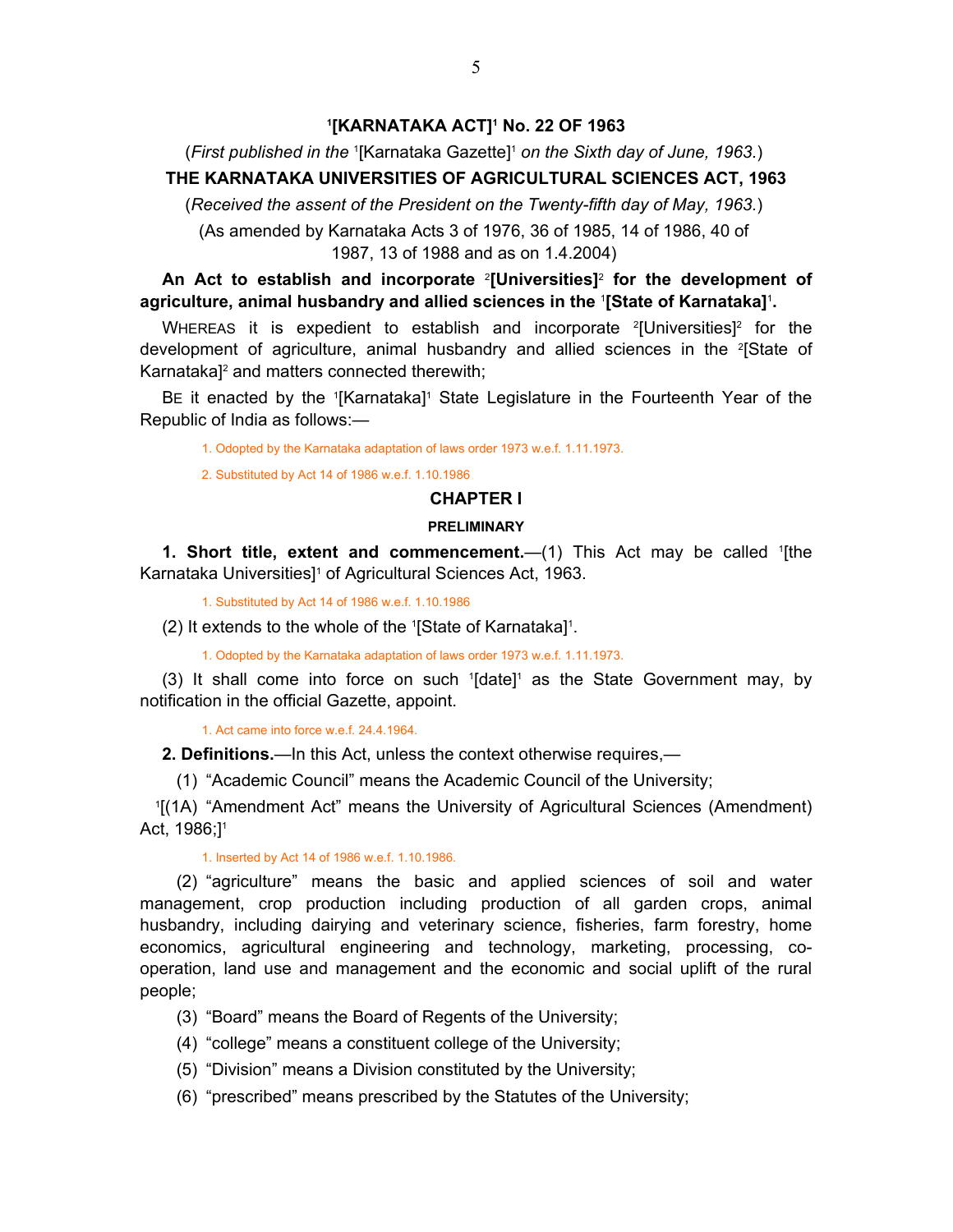<span id="page-5-0"></span> (7) "Statutes" and "Regulations" means respectively the Statutes and Regulations of the University made under this Act;

 (8) "student of the University" means a person enrolled in the University for undergoing a course of study for a degree, diploma or other academic distinction duly instituted;

 (9) "teacher" means a person appointed or recognised by the University for the purpose of imparting instruction or conducting and guiding research or extension programmes and includes a person declared by the Statutes to be a teacher;

 $1(10)$  "University" means a University established and incorporated under section 3.1<sup>1</sup>

1. Substituted by Act 14 of 1984 w.e.f. 1.10.1986.

# **CHAPTER II**

### 1 **[THE UNIVERSITIES]**<sup>1</sup>

#### 1. Substituted by Act 14 of 1984 w.e.f. 1.10.1986.

**3.** <sup>1</sup> **[Establishment and Incorporation of the Universities]**<sup>1</sup> **.**—(1) There shall be constituted in, and for the <sup>2</sup>[State of Karnataka]<sup>2</sup> a University by the name of the University of Agricultural Sciences, which shall consist of a Chancellor, a Pro-Chancellor, a Vice-Chancellor, a Dean, a Board of Regents and an Academic Council.

1. Substituted by Act 14 of 1984 w.e.f. 1.10.1986.

2. Odopted by the Karnataka adaptation of laws order 1973 w.e.f. 1.11.1973.

1 [(1A) Notwithstanding anything contained in sub-section (1), on and from the date of the commencement of the Amendment Act,—

1. Clause (a) and (b) inserted by Act 14 of 1986 w.e.f. 1.10.1986.

(*a*) the University established under sub-section (1), shall cease to have territorial jurisdiction over the area comprising the districts of Belgaum, Bellary, Bidar, Bijapur, Dharwad, Gulbarga, Raichur and Uttara Kannada, and shall be called as the University of Agricultural Sciences, Bangalore with headquarters at Bangalore; and

(*b*) there shall be established a university of agricultural sciences called as the University of Agricultural Sciences, Dharwad having territorial jurisdiction over the area comprising the Districts of Belgaum, Bellary, Bidar, Bijapur, Dharwad, Gulbarga, Raichur and Uttara Kannada with headquarters at Dharwad, which shall consist of Chancellor, a Pro-Chancellor, a Vice-Chancellor, a Dean, a Board of Regents and an Academic Council.]1

(2) The University shall be a body corporate having perpetual succession and a common seal and shall sue and be sued by the said name.

(3) The University shall be competent to acquire and hold property, both movable and immovable, to lease, sell or otherwise transfer any movable or immovable property which may have become vested in or been acquired by it for the purposes of the University and to borrow moneys from the Central Government, the State Government or from any body corporate approved by the State Government, and to contract and to do all other things necessary for the purposes of this Act.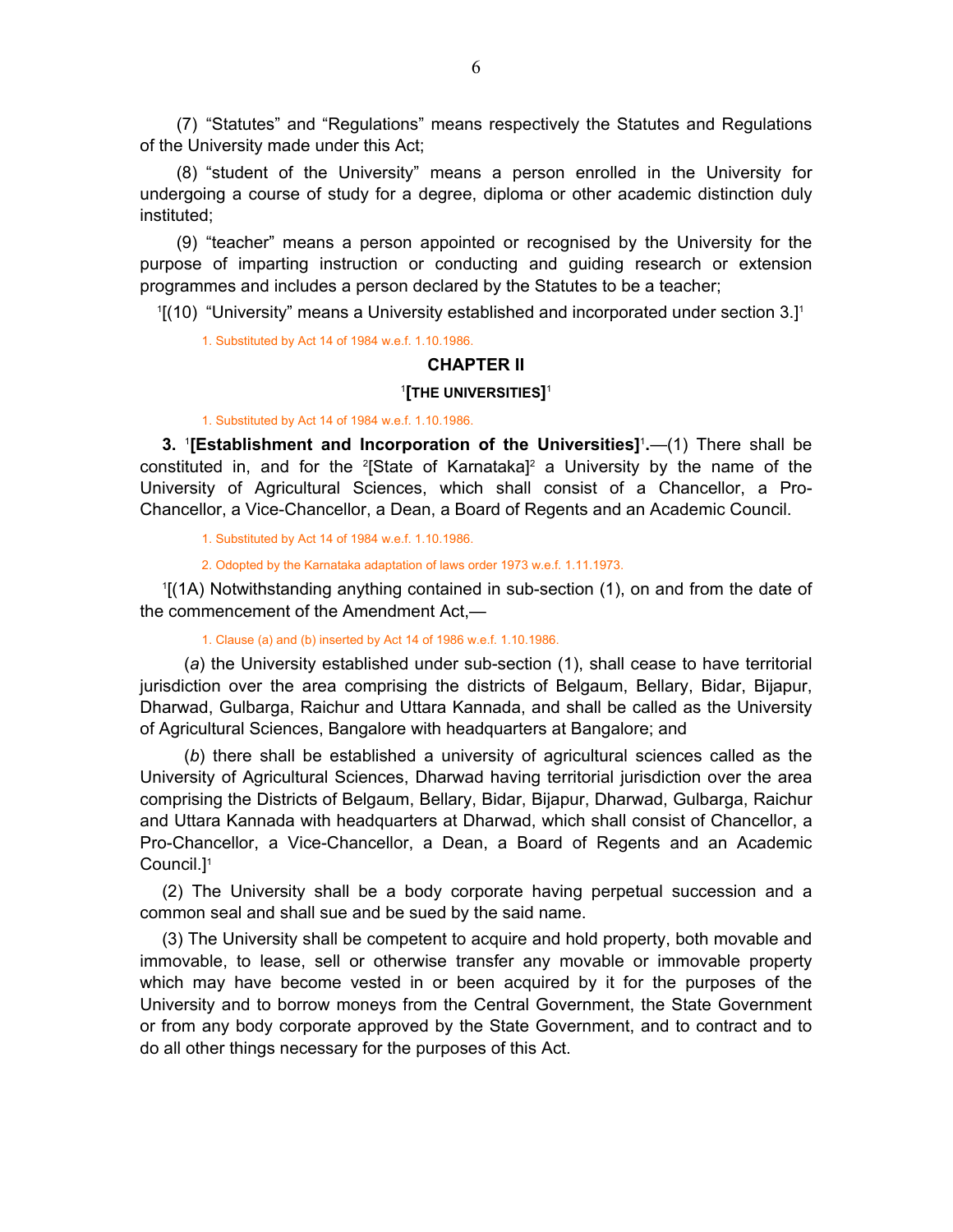<span id="page-6-0"></span>(4) In all suits and other legal proceedings by or against the University, the pleadings shall be signed and verified by the Registrar and all processes in such suits and proceedings shall be issued to, and served on, the Registrar.

 $1[(5)$  x x x]<sup>1</sup>

1. Omitted by Act 14 of 1986 w.e.f. 1.10.1986.

**4. Objects of the University.-** The University shall be deemed to be established and incorporated for the following purposes, namely:-

(a) making provision for imparting education in different branches of study particularly agriculture, horticulture, veterinary and animal science, fisheries, agricultural engineering, home economics and other allied sciences;

(b) furthering the advancement of learning and research, particularly in agricultural and other allied sciences;

(c) undertaking the extension of such sciences to the rural people of the State; and

(d) such other purposes as the State Government may, by notification in the official Gazette, specify.

**5. Admission to the University.**—(1) The University shall, subject to the provisions of this Act and the Statutes, be open to all persons:

Provided that nothing in this section shall require the University to admit to any course of study students larger in number than, or with academic or other qualifications lower than, those prescribed.

(2) Subject to the proviso to sub-section (1), the State Government may direct that the University shall reserve in colleges seats for women, the Scheduled Castes and the Scheduled Tribes, <sup>1</sup>[agriculturists or the children of agriculturists who possess the minimum qualifications prescribed in this behalf and who pass such practical tests in agriculture as the State Government may by order specify, children and wards of freedom fighters, defence personnel and ex-servicemen]<sup>1</sup> and such socially and educationally backward classes of citizens as may be declared by the State Government in this behalf, and where such direction has been given, the University shall make the reservation accordingly.

<sup>1</sup>[*Explanation.*—For the purposes of this sub-section (1) "agriculturist" means a person who, as owner or tenant holds land and whose main source of income is from personal cultivation of the land and includes any person whose principal means of livelihood is from manual labour on agricultural lands;

(2) "Freedom fighter" means a person of the category declared by the State Government from time to time as such.]1

#### 1. Inserted by Act 3 of 1976 w.e.f. 6.9.1975.

**6. Powers of the University.**—The University shall have the following powers, namely:—

 (1) to provide for instruction in agriculture, horticulture, veterinary and animal science, dairying, fisheries, agricultural engineering, home economics and other allied sciences and in such other branches of learning as the University may deem fit;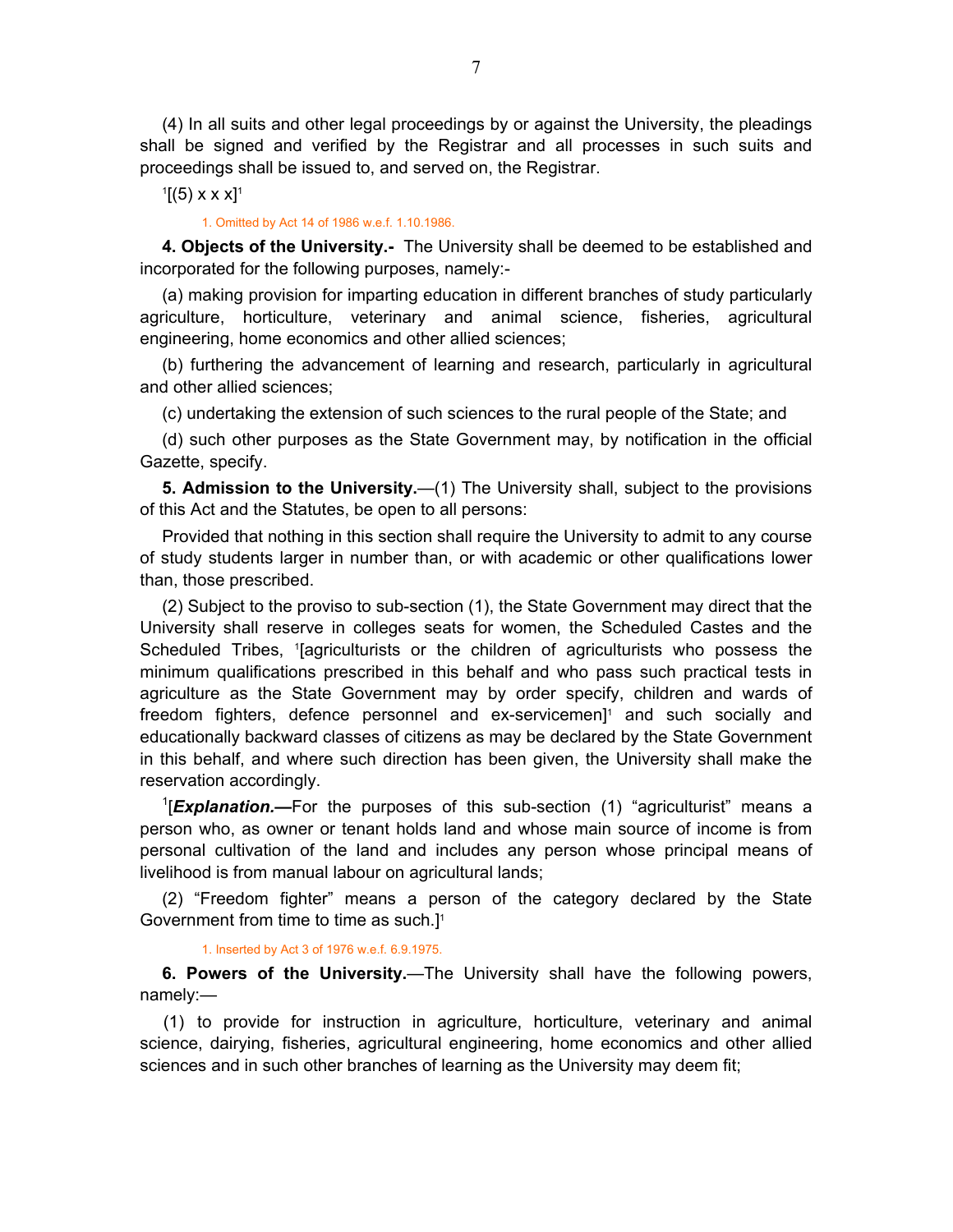<span id="page-7-0"></span> (2) to make provision for research and the dissemination of the findings of research and technical information through an extension education programme;

(3) to institute degrees, diplomas and other academic distinctions;

 (4) to institute courses of study and to hold examinations for and to confer degrees, diplomas and other academic distinctions on persons who have,—

(*a*) pursued a course of study as prescribed; or

 (*b*) carried out research in the University or in an institution recognised in this behalf by the University, as may be prescribed;

(5) to confer honorary degrees or other distinctions as may be prescribed;

 (6) to provide lectures and instruction for field workers, village leaders and others persons not enrolled as regular students of the University and to grant certificates to them as may be prescribed;

 (7) to co-operate with other Universities and authorities in such manner and for such purposes as the University may determine;

 $(8)$  <sup>1</sup>[to establish and maintain]<sup>1</sup> colleges relating to agriculture, fisheries dairying, veterinary and allied sciences and hostels therefor;

1. Substituted by Act 36 of 1985 w.e.f. 24.4.1964.

 (9) to maintain laboratories, libraries, research stations and institutes, and museums for teaching, research and extension education;

 (10) to institute teaching, research and extension education posts required by the University and to appoint persons to such posts;

 (11) to create administrative, ministerial and other posts and to appoint persons to such posts;

 (12) to institute and award fellowships, scholarships and prizes in accordance with the Statutes;

 (13) to institute and maintain residential accommodation for students of the University;

(14) to fix, demand and receive such fees and other charges as may be prescribed;

 (15) to supervise and control the residence, conduct and discipline of the students of the University, and to make arrangements for promoting their health and welfare;

 (16) to do all such acts and things whether incidental to the powers aforesaid or not, as may be requisite in order to further the objects of the University.

1 [**6A. Affiliation or admission to privileges etc.**—No educational institution situate within the State of Karnataka imparting education of the type specified in section 4 or for the purposes specified therein shall be associated in any way with or be admitted to any privileges of and affiliated to any other University outside the State of Karnataka and any such affiliation granted by any such other University to any such institution within the State of Karnataka prior to the commencement of the University of Agricultural Sciences (Amendment) Act, 1985 shall be deemed to be withdrawn from the date of such commencement.]1

1. Inserted by Act 36 of 1985 w.e.f. 10.6.1985.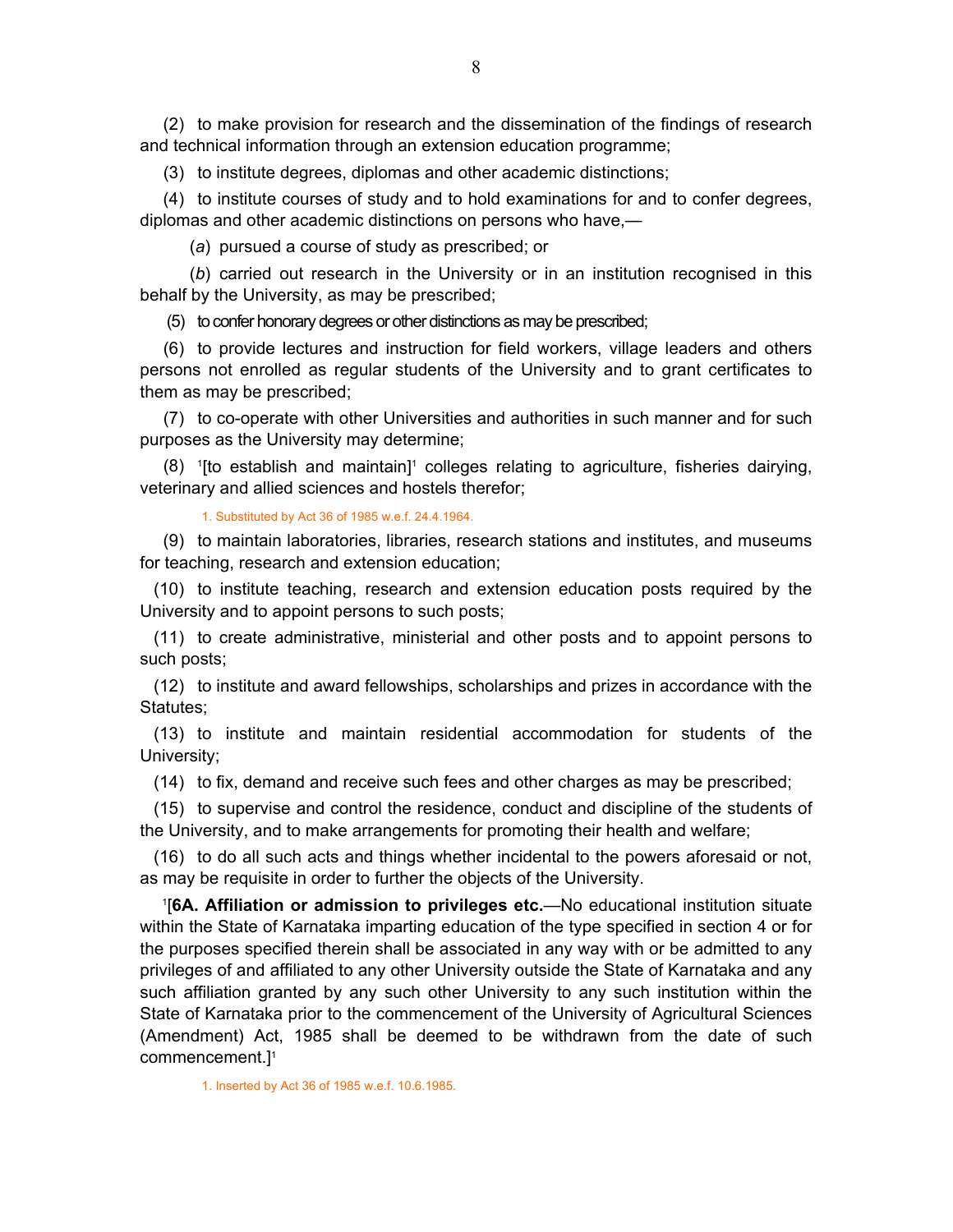<span id="page-8-0"></span>**7. Transfer of certain colleges and institutions to the University.**—(1) Notwithstanding anything contained in the Karnataka University Act, 1949, and the Mysore University Act, 1956, or the Statutes, Ordinances, Regulations and orders made thereunder the College of Agriculture, Dharwar, the College of Agriculture, Hebbal, and the Mysore Veterinary College, Hebbal, shall, as from such date as the State Government may by notification in the official Gazette specify (hereinafter in this section referred to as the appointed day), be disaffiliated from the Karnataka University or the University of Mysore, as the case may be, and shall be maintained by the University as constituent colleges.

(2) The control and management of the colleges specified in sub-section (1), shall, as from the appointed day, stand transferred to the University and all the properties and assets, and liabilities and obligations, of the State Government in relation thereto shall stand transferred to, vest in, or devolve upon, the University.

(3) Notwithstanding anything contained in this Act or the Statutes and Regulations made thereunder, any student of a college specified in sub-section (1), who was studying for any examination of the Karnataka University or the University of Mysore shall be permitted to complete his course in preparation therefor, and the University shall make arrangements for holding for such students, examinations, for such period as may be prescribed, in accordance with the curricula of studies of the Karnataka University or the University of Mysore, as the case may be.

(4) The control and management of such research and educational institutions of the Department of Agriculture, the Department of Animal Husbandry and the Department of Fisheries of the State Government shall, as from such date as the State Government may by order specify, be transferred to the University, and thereupon all the properties and assets, and liabilities and obligations, of the State Government in relation to such institutions shall stand transferred to, vest in, or devolve upon, the University.

(5) Every person employed in any of the colleges specified in sub-section (1) or in any of the institutions referred to in sub-section (4) immediately before the appointed day or the date specified in the order under sub-section (4), as the case may be, shall, as from the appointed day or the specified date, become an employee of the University on such terms and conditions as may be determined by the State Government in consultation with the Board:

Provided that no such person who is allotted or deemed to be allotted to serve in connection with the affairs of the 1 [State of Karnataka]1 under section 115 of the States Reorganisation Act, 1956, shall be transferred to the University except with the consent of such person.

#### 1. Odopted by the Karnataka adaptation of laws order 1973 w.e.f. 1.11.1973.

1 [**7A. Transfer of certain colleges and institutions to the University of Agricultural Sciences, Dharwad.**—(1) Notwithstanding anything contained in this Act on and from the date of the commencement of the Amendment Act,—

1. Clause (a) to (e) inserted by Act 14 of 1986 w.e.f. 1.10.1986.

(*a*) all colleges, attached hostels, other buildings together with the articles of furniture, libraries, books, laboratories, stores, instruments, apparatus, appliances and equipment and all other property both moveable and immoveable and research and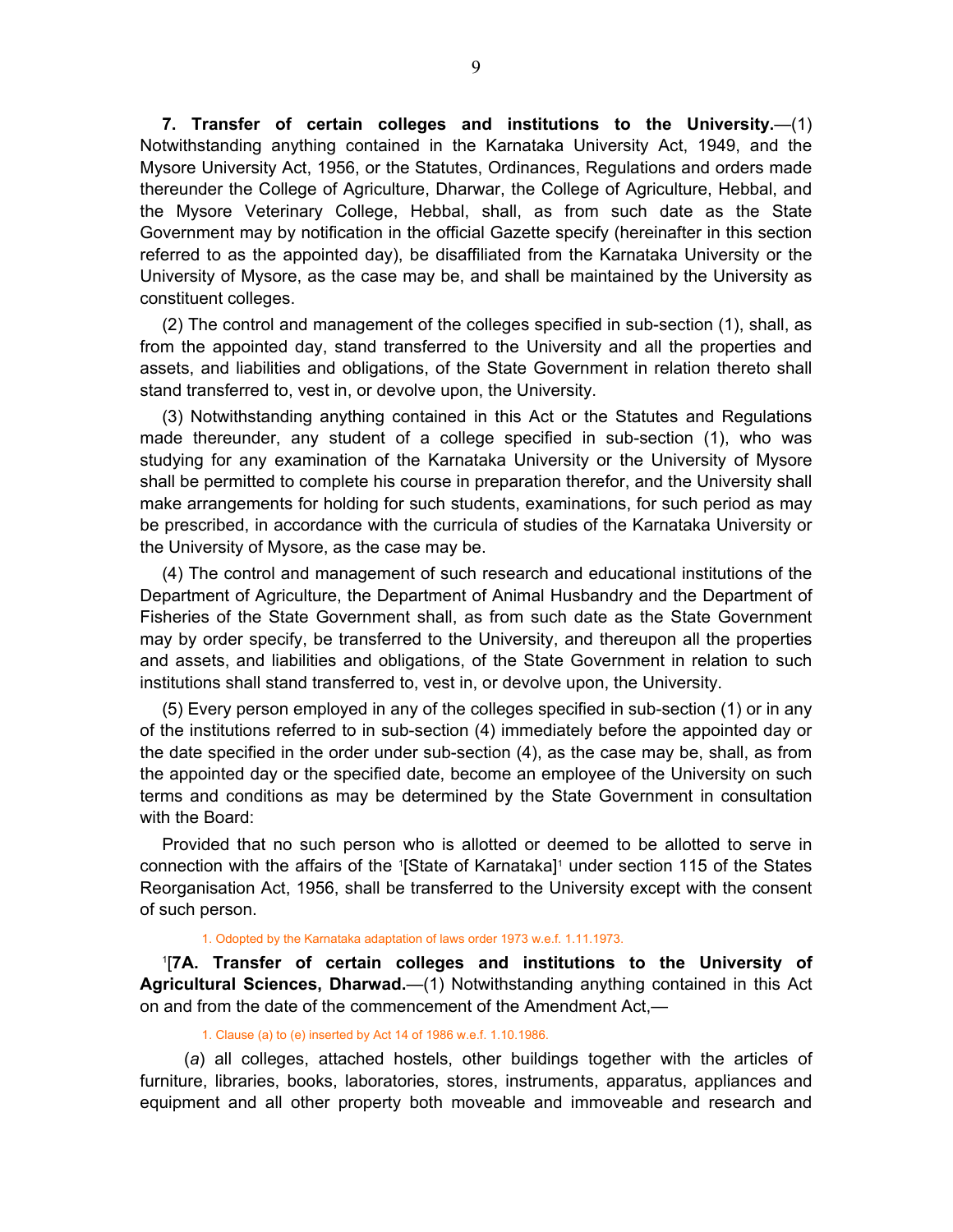other institutions owned and managed by the University referred to in sub-section (1) of section 3, prior to the commencement of the Amendment Act, situated within the territorial jurisdiction of the University of Agricultural Sciences, Dharwad shall along with all the properties, assets, liabilities and obligations stand transferred to and vest in the University of Agricultural Sciences, Dharwad:

Provided that the State Government may grant to the University of Agricultural Sciences, Dharwad such additional development grant as it may deem fit for developing a campus at Dharwad.

(*b*) (i) any student who was studying for any examination of the University referred to in sub-section (1) of section 3, prior to the commencement of the Amendment Act, in the colleges transferred to the University of Agricultural Sciences, Dharwad, shall be permitted to complete his course in the University of Agricultural Sciences, Dharwad, which shall make arrangements for holding for such students examinations for such period as may be prescribed in accordance with the curricula of that University;

(ii) if the University referred to in sub-section (1) of section 3, has prior to the commencement of the Amendment Act held any examination the result of which have not been declared though the course requirements are conferred or issued or the results of any such examination have not been declared though the course requirements are completed then the University of Agricultural Sciences Bangalore may declare the results and confer the degree.

(*c*) every teacher and other employee of the University referred to in sub-section (1) of section 3 and serving in or attached to any of the institutions situated within the territorial jurisdiction of the University of Agricultural Sciences, Dharwad, before the date of commencement of the Amendment Act, shall as from such date stand transferred to the appropriate cadre or category of posts in the University of Agricultural Sciences Dharwad:

Provided that any teacher or other employee so transferred may within ninety days or within such further period not exceeding six months as the State Government may by order direct, from the date of commencement of Amendment Act apply to the State Government for transfer to the University of Agricultural Sciences, Bangalore and the decision of the State Government thereon shall be final;

(*d*) any teacher or other employee of the University of Agricultural Sciences, Bangalore who desires to get transferred to the University of Agricultural Science, Dharwad may within ninety days or within such further period not exceeding six months as the State Government may by order direct, from the date of commencement of the Amendment Act, apply to the State Government for transfer to the University of Agricultural Sciences, Dharwad and decision of the State Government thereon shall be final;

(*e*) the State Government may in consultation with the Vice-Chancellors of the University of Agricultural Sciences. Bangalore and the University of Agricultural Sciences, Dharwad, determine the excess teaching and other employees, if any, in these Universities and transfer the staff so in excess to the University of Agricultural Sciences, Bangalore or the University of Agricultural Sciences, Dharwad, as the case may be, after following such principles and procedure as it may consider appropriate.]1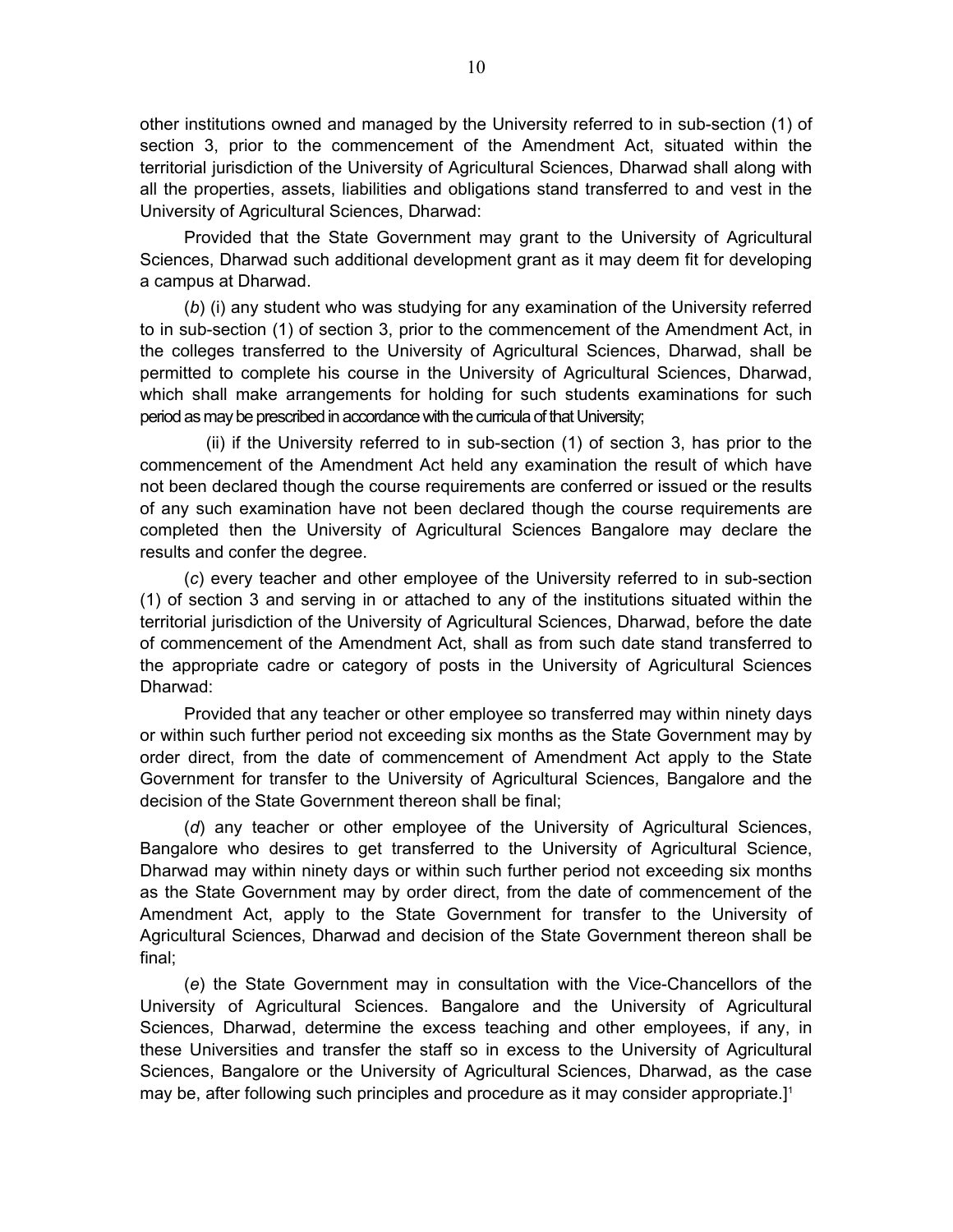<span id="page-10-0"></span><sup>1</sup>[8. Inspection and control.—(1) The Chancellor shall, if so <sup>2</sup>[requested]<sup>2</sup> by the State Government and may, *suo-moto* cause an inspection to be made by such person or persons as he may direct, of the University, its buildings, laboratories, libraries, museums, hostels, workshops and equipment and any institution maintained, administered, recognised or approved by the University and also of the examinations, teaching and other work conducted or done by the University, and to cause an inspection or an inquiry to be made in like manner in respect of any matter connected with the University.

1. Substituted by Act 40 of 1987 w.e.f. 31.12.1987.

#### 2. Substituted by Act 13 of 1988 w.e.f. 31.12.1987.

(2) The person or persons directed to make an inspection or inquiry under subsection (1) shall have access for that purpose to the concerned institutions and premises and to such accounts or other records as may be necessary.

(3) The said person or persons shall submit a report of the result of the inspection or inquiry to the Chancellor and shall forward a copy thereof to the State Government.

(4) The State Government may address the Vice-Chancellor with reference to any matter referred to in the report indicating its observations and the Vice-Chancellor shall communicate them to the Board for taking necessary action.

(5) The Board shall communicate to the State Government through the Vice-Chancellor such action, if any, as it has taken or proposes to take.

(6) Where the Board does not within a reasonable time, take action to the satisfaction of the State Government, or fails to take any action the State Government may, require the Vice-Chancellor or issue such directions as are necessary and the Board shall be bound to comply with the same.

(7) The Board shall furnish returns, statements, accounts or other particulars relating to the administration of the University as the State Government may, from time to time, require.

(8) Notwithstanding anything in the preceding sub-sections, the State Government, may, by order published in the Official Gazette, annul any proceedings of the University which, in its opinion is not in conformity with this Act and the Statutes:

Provided that before making any such order the State Government shall call upon the University to show cause why such an order should not be made and if any cause is shown within a reasonable time, shall consider the same.

(9) Every order passed under sub-section (8) shall, as soon as may be, be laid before both Houses of the State Legislature.]<sup>1</sup>

### **CHAPTER III**

#### **OFFICERS OF THE UNIVERSITY**

**9. Officers of the University.**—The following shall be the officers of the University, namely:—

- (1) The Chancellor,
- (2) The Pro-Chancellor,
- (3) The Vice-Chancellor,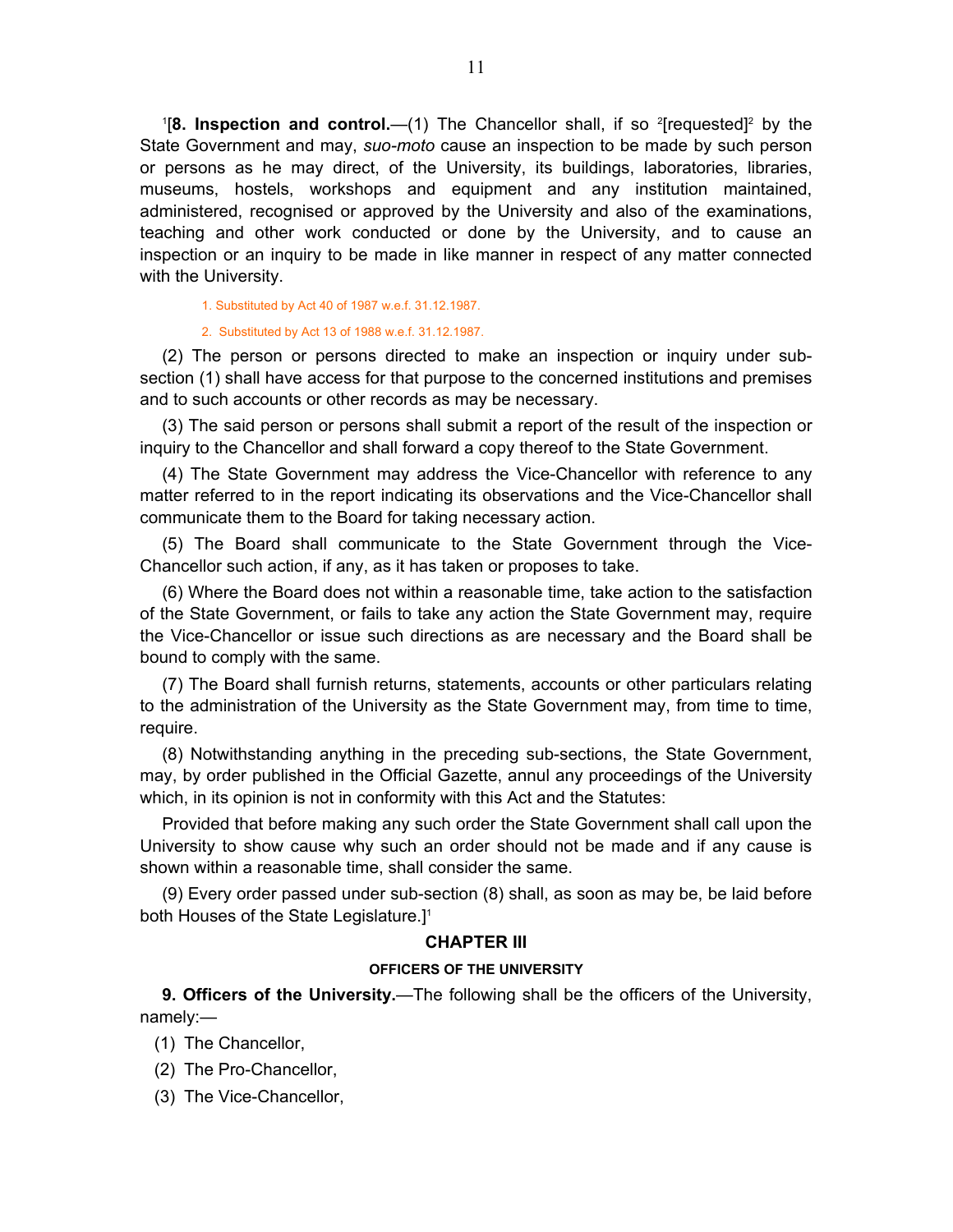- <span id="page-11-0"></span>(4) The Dean,
- (5) The Comptroller,
- (6) The Registrar,
- (7) The Librarian,
- <sup>1</sup>[(8) The Directors of Instruction.]<sup>1</sup>

1. Clause (8) substituted for clauses (8) (9) and (10) by act 14 of 1986 w.e.f. 1.10.1986.

- (11) The Director of Research,
- (12) The Director of Extension,
- (13) The Heads of Divisions, and
- (14) such other officers in the service of the University as may be declared by the Statutes to be officers of the University.

**10. The Chancellor.**—(1) The Governor of the <sup>1</sup>[State of Karnataka]<sup>1</sup> shall by virtue of his office be the Chancellor of the University.

1. Odopted by the Karnataka adaptation of laws order 1973 w.e.f. 1.11.1973.

(2) The Chancellor shall be the Head of the University and shall when present, preside at any convocation of the University.

(3) No honorary degree shall be conferred by the University upon any person without the approval of the Chancellor.

(4) The chancellor shall exercise such other powers and perform such other duties as may be conferred or imposed on him by this Act or the Statutes.

**11. The Pro-Chancellor.** (1) The Minister for Agriculture for the '[State of Karnataka]<sup>1</sup> shall by virtue of his office be the Pro-Chancellor of the University.

1. Odopted by the Karnataka adaptation of laws order 1973 w.e.f. 1.11.1973.

(2) The Pro-Chancellor shall exercise such powers and functions of the Chancellor as may be conferred on him by or under this Act or under the Statutes. He shall also exercise such other powers and perform such other duties of the Chancellor as the Chancellor may by order in writing delegate to the Pro-Chancellor, and such delegation may be subject to such restrictions and conditions as may be specified in such order.

**12. The Vice-Chancellor.**—(1) The Vice-Chancellor shall be a whole time officer of the University.

1 [(2) The Vice-Chancellor shall be appointed by the Chancellor out of a panel of names recommended by a selection committee consisting of a person nominated by the Chancellor, the Director General, Indian Council of Agricultural Research, the Chairman, University Grants Commission or his nominee and a person nominated by the State Government. No person nominated as a member of the committee shall be connected with the University or any institution, maintained or administered by the University. The Chancellor shall appoint one of the members to be the Chairman of the Committee:

#### 1. Substituted by Act 40 of 1987 w.e.f. 31.12.1987.

Provided that if the Chancellor does not approve any of the names recommended by the committee, he may call for fresh recommendations from the committee.<sup>[1]</sup>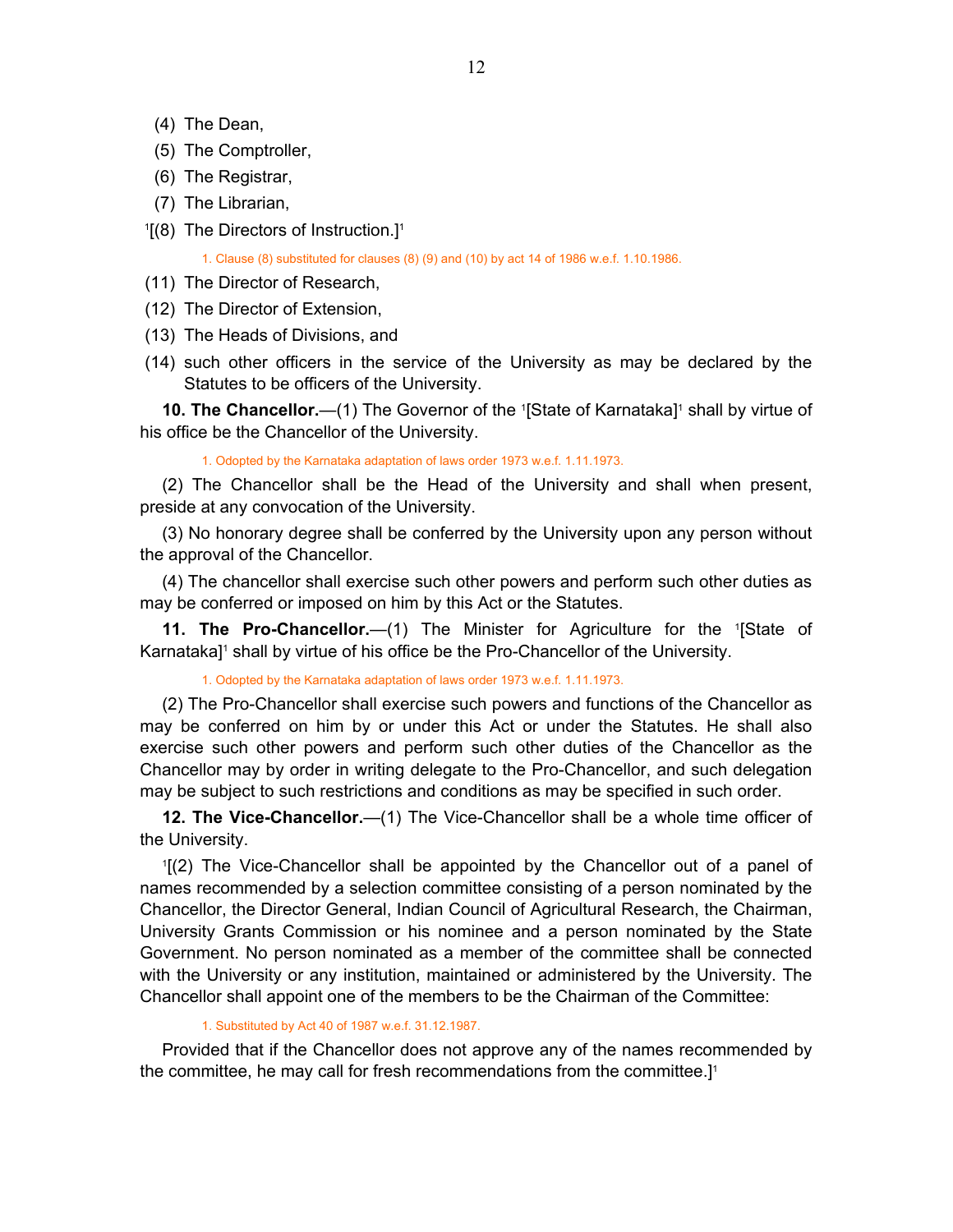Provided that if none of the persons recommended by the committee is willing to accept the appointment, the Chancellor may call for fresh recommendation from such committee:

Provided further that the first Vice-Chancellor shall be appointed by the Chancellor on the recommendation of the State Government.

(3) The Committee shall submit the panel to the Chancellor within such period as he may specify. If the Committee fails to submit the panel within the period so specified, the Chancellor may appoint any person whom he deems fit to be the Vice-Chancellor.

1 [(3A) Notwithstanding anything contained in sub-sections (2) and (3), the first Vice-Chancellor of the University of Agricultural Sciences, Dharwad shall be appointed by the Chancellor on the recommendation of the State Government.]1

#### 1. Inserted by Act 14 of 1986 w.e.f. 1.10.1986.

(4) The term of office of the Vice-Chancellor shall be for a period of three years extensible by order of the Chancellor on the recommendation of the Board to a term not exceeding in the aggregate six months, if on any occasion such extension is considered necessary and for reasons to be specified in such order:

Provided that,—

(*a*) the Vice-Chancellor may, by writing under his hand addressed to the Chancellor, and after giving three months' notice, resign his office; or

(*b*) the Vice-Chancellor may be removed from his office in the manner provided in sub-section (5).

(5) The Chancellor may at any time on the recommendation of the Board supported by two-thirds of the members of the Board, by order remove the Vice-Chancellor from his office, if, in the opinion of the Chancellor, his continuance in office is detrimental to the interests of the University:

Provided that no such order shall be made unless the Vice-Chancellor has been given an opportunity to be heard against the action proposed to be taken.

1 [(6) No person shall be appointed as Vice-Chancellor for more than two terms.

(6A) No person shall be appointed or hold Office as Vice-Chancellor, if he has attained the age of sixty-five years.]<sup>1</sup>

1. Substituted act 40 of 1987 w.e.f. 31.12.1987.

(7) The emoluments and other service conditions of the Vice-Chancellor shall be such as may be determined by the Chancellor, and shall not be varied to his disadvantage after his appointment.

(8) Where a temporary vacancy occurs or is likely to occur in the office of the Vice-Chancellor by reason of leave, illness or other cause other than the expiry of his term, or the Vice-Chancellor is due to absence or otherwise unable to exercise his powers or perform his functions temporarily, the Dean shall until the appointment of a person to act as Vice-Chancellor or until the return of Vice-Chancellor to duty, as the case may be, exercise the powers and perform the functions of the Vice-Chancellor in addition to his own functions. In the absence of the Dean, the Board shall, as soon as possible and subject to the approval of the Chancellor, make such arrangements for carrying on the duties of the office of the Vice-Chancellor as it may think fit, and until such arrangements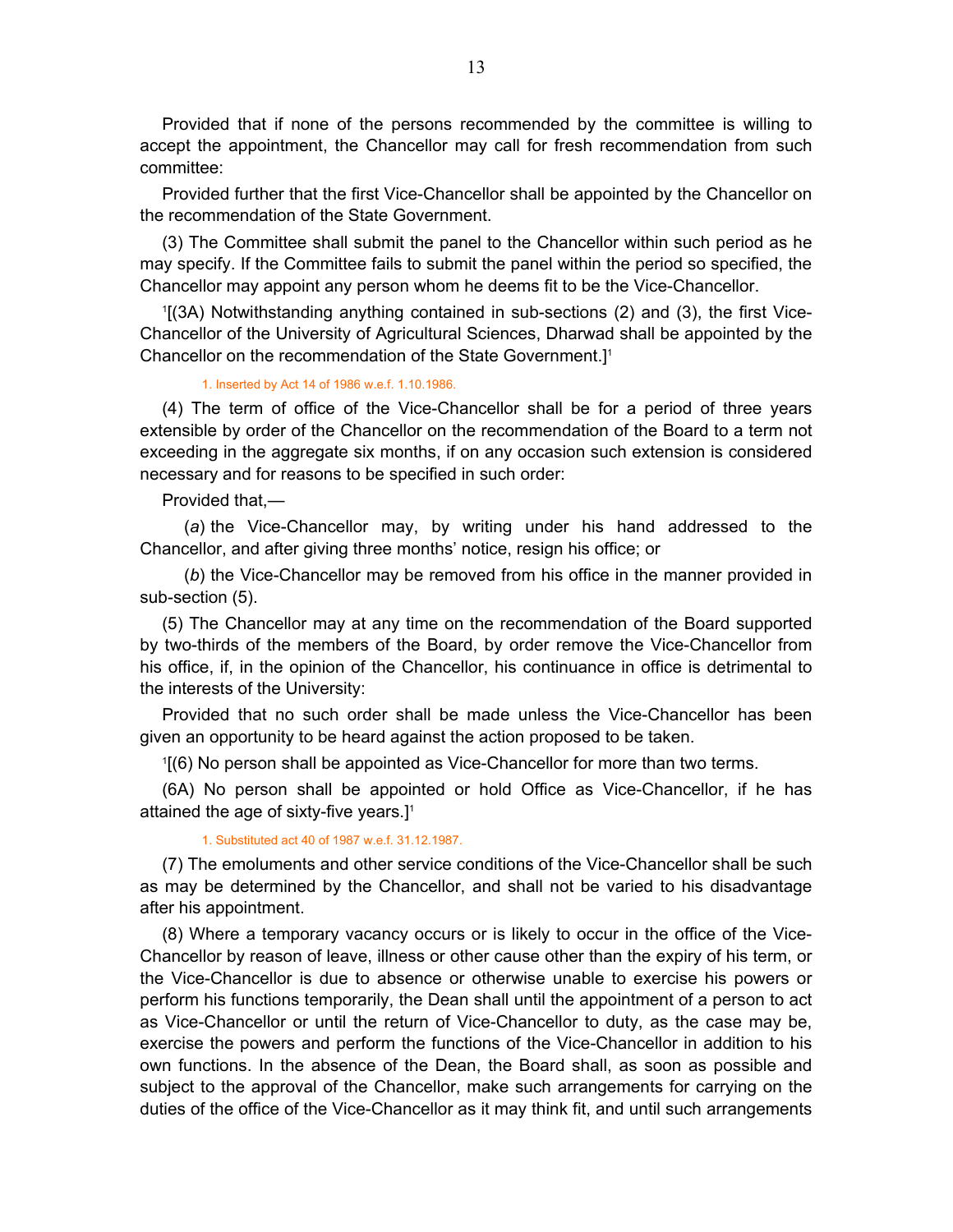<span id="page-13-0"></span>are made such officer of the University as may be nominated by the Chancellor for the purpose shall carry on the current duties of the office of the Vice-Chancellor.

**13. Powers and duties of the Vice-Chancellor.**—The Vice-Chancellor shall be the principal executive and academic officer of the University and the *ex-officio* Chairman of the Board and the Academic Council. He shall, in the absence of the Chancellor and the Pro-Chancellor, preside at a Convocation of the University and shall confer degrees on persons entitled to receive them.

(2) The Vice-Chancellor shall exercise general control over the affairs of the University and shall be responsible for the due maintenance of discipline in the University.

(3) The Vice-Chancellor shall convene meetings of the Board and the Academic Council.

(4) The Vice-Chancellor shall ensure the faithful observance of the provisions of this Act and the Statutes and Regulations, and he shall possess all such powers as may be necessary in that behalf.

(5) The Vice-Chancellor shall be responsible for the presentation of the annual financial estimates and the annual accounts and the balance sheet to the Board.

(6) The Vice-Chancellor may, subject to the control of the Chancellor, take action in any emergency which in his opinion calls for immediate action. He shall in such a case, and as soon as may be thereafter, report his action to the authority which would ordinarily have dealt with the matter.

(7) Where any action taken by the Vice-Chancellor under sub-section (6) affects any person in the service of the University to his disadvantage, such person may prefer an appeal to the Board within thirty days from the date on which such person has notice of the action taken.

(8) Any person aggrieved by the appellate order of the Board may within thirty days from the date of communication of such order to him appeal to the Chancellor and the decision of the Chancellor on such appeal shall be final.

(9) Subject to the provisions of the preceding sub-sections, the Vice-Chancellor shall give effect to the orders of the Board regarding the appointment, suspension and dismissal of officers, teachers and other employees of the University.

(10) The Vice-Chancellor shall be responsible for the proper administration of the University and for a close co-ordination and integration of teaching, research and extension education.

(11) The Vice-Chancellor shall exercise such other powers as may be prescribed.

**14. The Dean.**—(1) The Dean shall be a whole-time officer of the University and shall be appointed by the Chancellor on the recommendation of the Board.

(2) The term of office and the emoluments and other conditions of service of the Dean shall be such as may be prescribed and shall not be varied to his disadvantage after his appointment.

(3) The Dean shall exercise such powers and perform such functions of the Vice-Chancellor as the Vice-Chancellor may with the approval of the Board delegate to the Dean.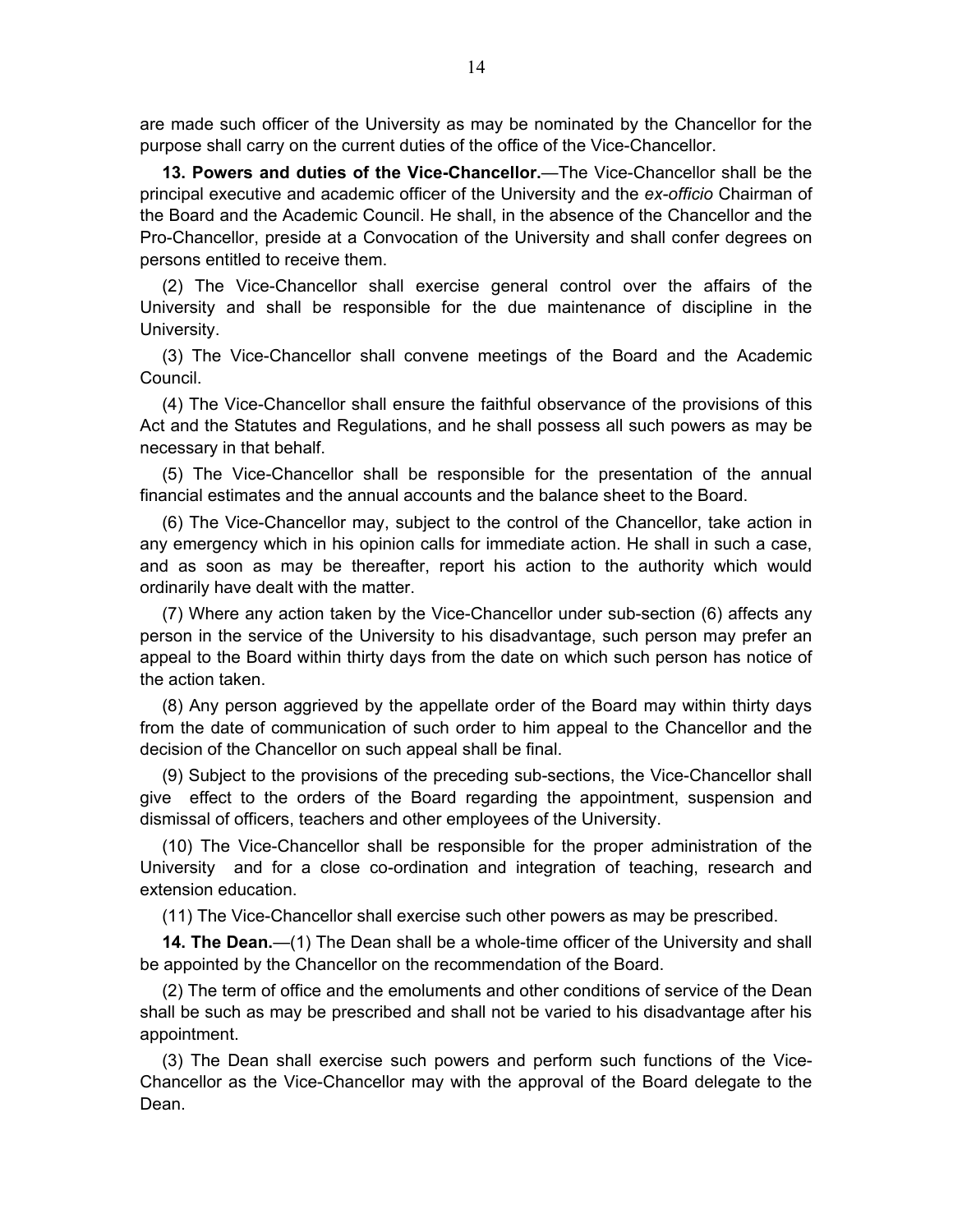<span id="page-14-0"></span>**15. The Comptroller.**—(1) The Comptroller shall be a whole time officer of the University and shall be appointed by the Chancellor in consultation with the Board.

1 [(2) The salary and allowances and other conditions of service of the Comptroller shall be such as may be prescribed.<sup>[1]</sup>

#### 1. Substituted by Act 40 of 1987 w.e.f. 31.12.1987.

(3) The Comptroller shall manage the property and investments of the University, and advice in regard to its financial policy. He shall be responsible for all matters relating to the accounts of the University including the preparation of the annual financial estimates and the annual accounts and the balance sheet.

(4) The Comptroller shall,-

(*a*)ensure that no expenditure not authorised in the financial estimates as approved by the Board, is incurred by the University; and

(*b*)disallow any expenditure not warranted by the terms of any Statute or for which provision is required to be made by a Statute but has not been made.

**16. Registrar.**—(1) The Registrar shall be a whole time officer of the University and shall be appointed by the Vice-Chancellor with the approval of the Board.

(2) The salary and allowances and other conditions of service of the Registrar shall be such as may be prescribed.

(3) The Registrar shall be responsible for the due custody of records and the common seal of the University. He shall *ex-officio* be the Secretary of the Academic Council and the Board, and shall be bound to place before them all such information as may be necessary for the transaction of the business. He shall receive applications for entrance to the University, and shall keep a permanent record of all courses, curricula and other information as may be necessary.

(4) The Registrar shall be responsible for making arrangements for the conduct of the examinations as may be prescribed and shall make all other arrangements necessary therefor and be responsible for the due execution of all processes connected therewith.

(5) The Registrar shall perform such other duties as may be prescribed, or required, from time to time, by the Board or the Vice-Chancellor.

**17. The Librarian.**—(1) The Librarian shall be appointed by the Vice-Chancellor and shall be in charge of the Library. He shall be responsible to the Vice-Chancellor for all matters concerning the Library.

(2) The salary and allowances and other conditions of service of the Librarian shall be such as may be prescribed.

**18. The Directors of Instruction.**—(1) <sup>1</sup>[The Directors of Instruction]<sup>1</sup> shall be whole time officers and shall be appointed by the Vice-Chancellor with the approval of the Board.

#### 1. Substituted by Act 14 of 1986 w.e.f. 1.10.1986.

(2) The salary and allowances and other conditions of service of each Director shall be such as may be prescribed.

(3) Each Director shall be responsible to the Vice-Chancellor for all matters concerning the college or colleges under his control.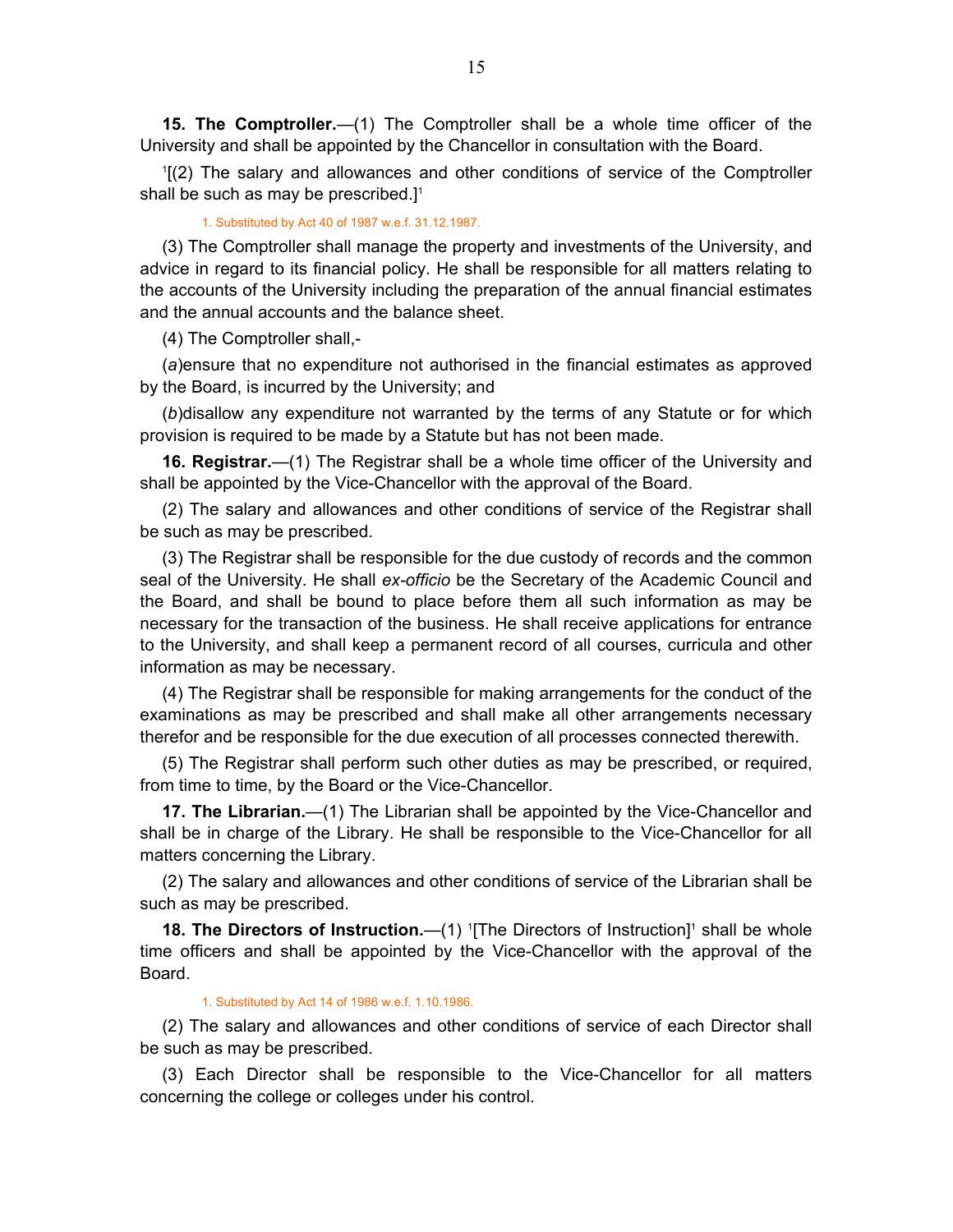<span id="page-15-0"></span>(4) Each Director shall be responsible for the organisation and conduct of teaching, research and extension education of the college or colleges under his control.

(5) Each Director shall exercise such other powers and perform such other functions as may be prescribed.

**19. The Director of Research.**—(1) The Director of Research shall be a whole time officer and shall be appointed by the Vice-Chancellor with the approval of the Board. He shall be responsible for the due performance of the functions of the research stations, and shall co-ordinate research work and exercise such other powers and perform such other functions as may be prescribed.

(2) The salary and allowances and other conditions of service of the Director of Research shall be such as may be prescribed.

**20. The Director of Extension.**—(1) The Director of Extension shall be a whole time officer of the University and shall be appointed by the Vice-Chancellor with the approval of the Board. He shall be responsible for planning and execution of programmes of extension work based on the results of research work and shall perform such other functions as may be prescribed.

(2) The salary and allowances and other conditions of service of the Director of Extension shall be such as may be prescribed.

**21. Heads of Divisions.**—(1) There shall be the following Heads of Divisions, namely:—

(i) Head of Basic Sciences and Humanities Division.

(ii) Head of Plant and Soil Sciences Division.

(iii) Head of Horticulture Sciences Division.

(iv) Head of Animal Sciences Division.

(v) Head of Dairying Sciences Division.

(vi) Head of Veterinary Sciences Division.

(vii) Head of Fisheries Sciences Division.

(viii) Head of Home Economics Division.

(ix) Head of Agricultural Engineering Sciences Division.

(2) The Heads of Divisions shall be whole time officers technically trained in the subject concerned and shall be responsible to the Dean and the respective Directors and shall exercise such powers and perform such functions in respect of the Division concerned as may be prescribed.

(3) The salary and allowances and other conditions of service of the Heads of Divisions shall be such as may be prescribed.

**22. Officers of the University not to accept any remuneration other than that provided for by Statutes.**—The officers of the University shall not be offered nor shall they accept any remuneration for any work in the University save such as may be provided for by the Statutes or other orders regulating their salaries, allowances and other conditions of service.

**23. Other Officers.**—The powers and duties of the officers of the University referred to in clause (14) of section 9 shall be such as may be prescribed.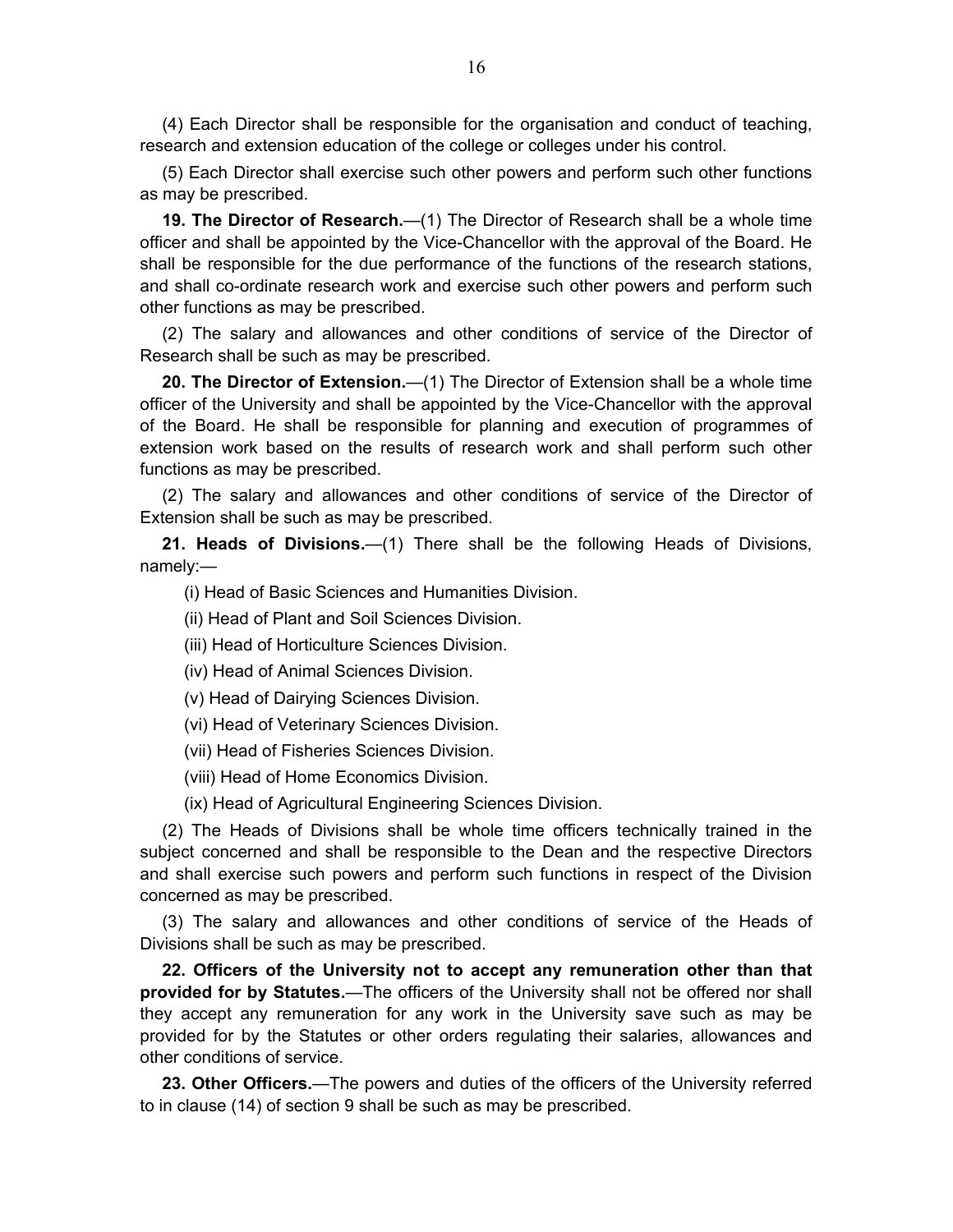### **CHAPTER IV**

#### **AUTHORITIES OF THE UNIVERSITY**

<span id="page-16-0"></span>**24. Authorities of the University.**—The following shall be the Authorities of the University, namely:—

(1) The Board of Regents.

- (2) The Academic Council.
- $1[(3)$  The Finance Committee.]<sup>1</sup>

1. Inserted by Act 40 of 1987 w.e.f. 31.12.1987.

 $1[(4)]$ <sup>1</sup> The Board of Studies, and

1. Renumbered by Act 40 of 1987 w.e.f. 31.12.1987.

 $1[(5)]$ <sup>1</sup> such other bodies of the University as may be declared by the Statutes to be the authorities of the University.

1. Renumbered by Act 40 of 1987 w.e.f. 31.12.1987.

**25. Constitution of the Board.**—(1) The Chancellor shall, as soon as may be after the first Vice-Chancellor is appointed under the second proviso to sub-section (2) of section 12, take action to constitute the Board.

1 [(2) The Board shall consist of the following members, namely:—

1. Clause (i) to (v) substituted by Act 40 of 1987 w.e.f. 31.12.1987.

# *(A) EX-OFFICIO MEMBERS*

(i) The Vice-Chancellor;

(ii) The Secretary to the Government of Karnataka, Finance Department or his nominee not below the rank of a Joint Secretary;

(ii) The Secretary to the Government of Karnataka, Agriculture and Horticulture Department or his nominee not below the rank of a Joint Secretary;

(iv) The Secretary to the Government of Karnataka, Education Department or his nominee not below the rank of a Joint Secretary;

(v) The Secretary to the Government of Karnataka, Animal Husbandry, Fisheries and Forest Department or his nominee not below the rank of a Joint Secretary; and

(vi) Dean of the University;

### *(B) OTHER MEMBERS*

(i) Two persons, not being Government servants, or servants of the University, nominated by the Chancellor from among the progressive farmers;

(ii) Two persons, not being Government servants, or servants of the University nominated by the State Government from among persons interested in Agricultural Education;

(iii) One person, not being Government servant, or servant of the University nominated by the State Government from among registered graduates of not less than five years standing of the University;

(iv) A nominee of the Indian Council of Agricultural Research;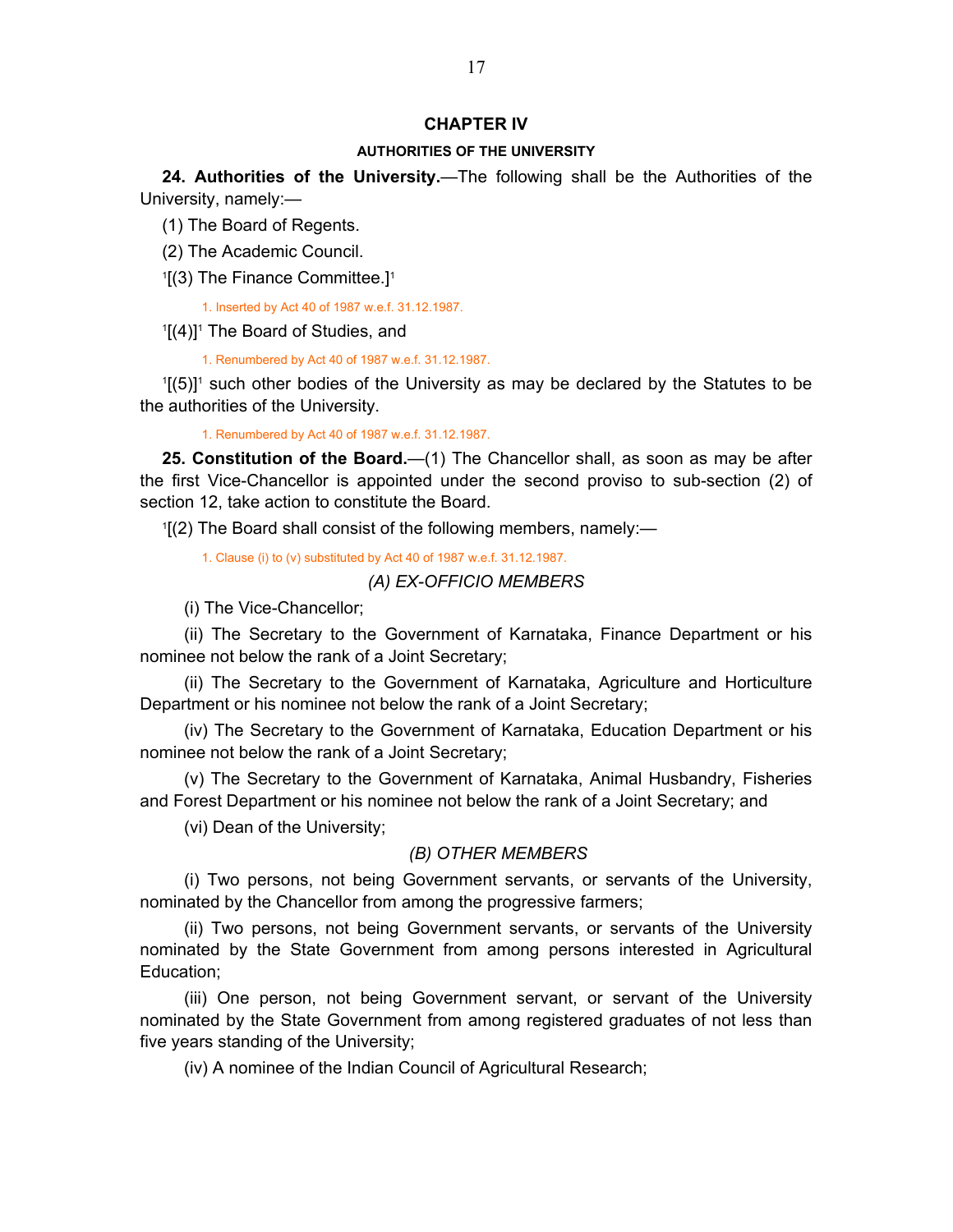<span id="page-17-0"></span>(v) One outstanding woman social worker preferably having background of rural advancement nominated by the Chancellor.

The Registrar of the University shall be the *Ex-officio*, Secretary of the Board.]1

(3) The term of office of the members of the Board other than *ex-officio* members shall be three years:

Provided that the term of office of any member nominated to fill a casual vacancy shall be the residuary term of his predecessor.

(4) Six members of the Board shall form the quorum for a meeting of the Board.

(5) The members of the Board shall not be entitled to receive any remuneration from the University except such daily and travelling allowances as may be prescribed.

**26. Powers and duties of the Board.**—The Board shall exercise and perform the following powers and duties, namely:—

(*a*) to approve the financial estimates of the University submitted by the Vice-Chancellor;

(*b*) to hold and to control the property and funds of the University and issue any general or special instructions on behalf of the University;

(*c*) to accept the transfer and to dispose of any movable or immovable property on behalf of the University;

(*d*) to administer public and private funds placed at the disposal of and accepted by the University for specific purposes;

(*e*) to appoint the officers, teachers and other employees of the University in the prescribed manner and to approve of appointments made by the Vice-Chancellor;

(*f*) to invest money belonging to the University;

(*g*) to direct the form and use of the common seal of the University;

(*h*) to appoint such committees, whether standing or temporary, as it may deem necessary for its proper functioning;

(*i*) with the approval of the State Government, to borrow, on the security of the property of the University or otherwise, money for purposes of the University;

(*j*) to meet at such time and in such places as it deems necessary, provided that one ordinary meeting shall be held every quarter, and at least one half of its ordinary meetings shall be held at the seat of the University; and

(*k*) to regulate and determine all matters concerning the University in accordance with this Act and the Statutes, and to exercise such powers and to discharge such duties as may be conferred or imposed on it by this Act and the Statutes.

**27. The Academic Council.**—(1) The Academic Council shall be in charge of the academic affairs of the University and shall, subject to the provisions of this Act and the Statutes, superintend, direct and control, and be responsible for, the maintenance of standards of instruction, education and examinations and other matters connected with the conferment of degrees or award of diplomas, and shall exercise such other powers and perform such other duties as may be conferred or imposed on it by the Statutes.

(2) It shall have the right to advise the Vice-Chancellor on all academic matters.

(3) The Academic Council shall consist of the following members, namely:—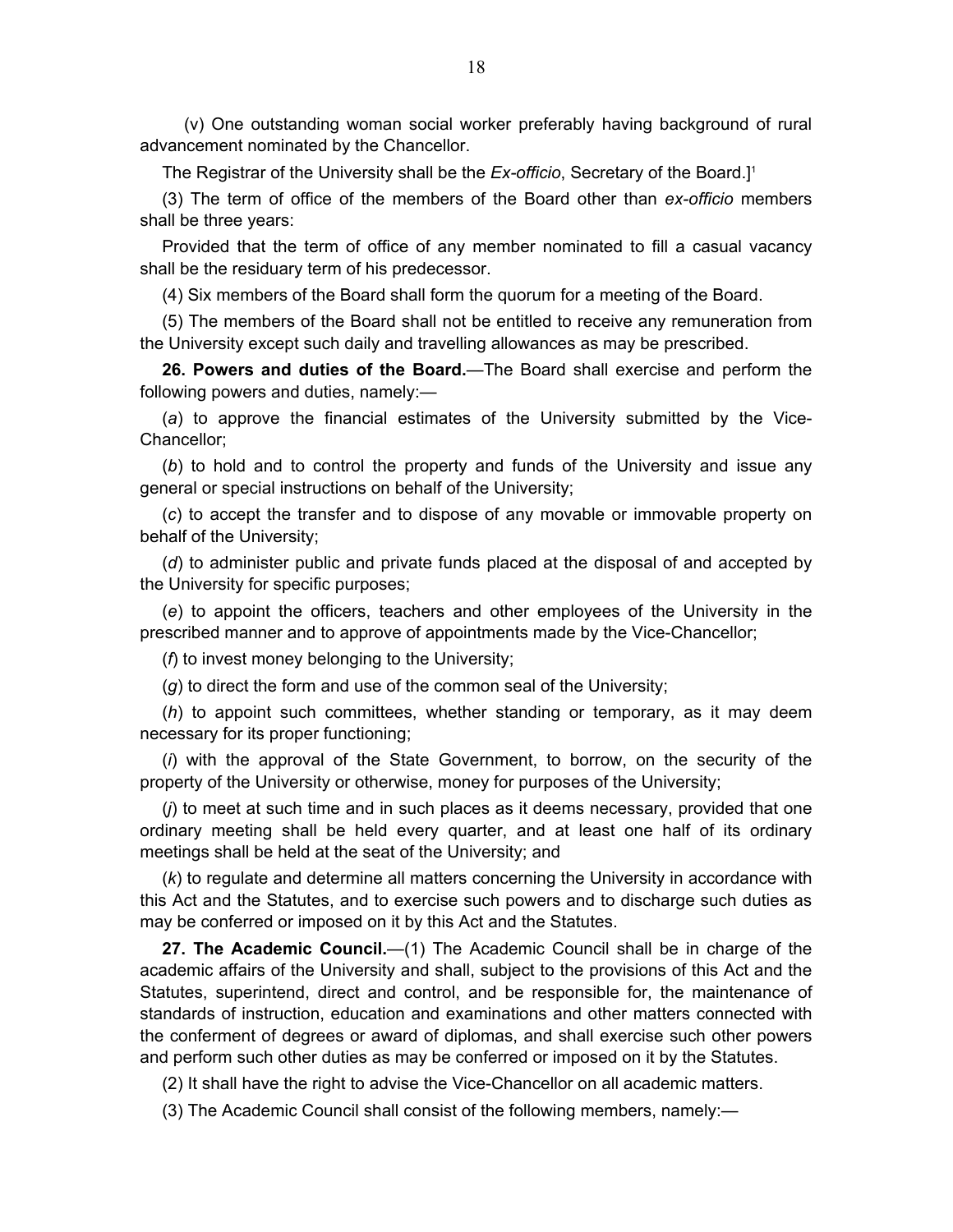<span id="page-18-0"></span>(*a*) The Vice-Chancellor.

(*b*) The Dean.

<sup>1</sup>[(c) The Directors of Instruction.]<sup>1</sup>

1. Clause (c) substituted for clauses (c), (d) and (e) by Act 14 of 1986 w.e.f. 1.10.1986.

(*f*) The Director of Research.

(*g*) The Director of Extension.

(*h*) The Heads of Divisions.

**28. Powers of the Academic Council.**—The Academic Council shall, subject to the provisions of this Act and the Statutes, have the power, by Regulations, of prescribing all courses of study and of determining curricula and have general control on teaching, research, and extension education within the University and be responsible for the maintenance of standards thereof. It shall have power to make Regulations consistent with this Act and the Statutes relating to all matters subject to its control and to amend or repeal such Regulations.

(2) In particular and without prejudice to the generality of the foregoing power, the Academic Council shall have power,—

(*a*) to advise the Board on all academic matters, including the control and management of libraries;

(*b*) to make recommendations for the institution of Professorships, Associate Professorships, Readerships and teacherships and other teaching posts and in regard to the duties and emoluments thereof;

(*c*) to formulate, modify or revise schemes for the constitution or reconstitution of Departments of teaching, research and extension education;

(*d*) to make regulations regarding the admission of students to the University;

(*e*) to make regulations regarding examinations conducted by the University and the conditions on which students shall be admitted to such examinations;

(*f*) to make regulations relating to courses of study leading to degrees, diplomas and certificates;

(*g*) to make recommendations regarding post-graduate teaching, research and extension education;

(*h*) to make recommendations regarding the qualifications to be prescribed for teachers in the University; and

(*i*) to exercise such other powers and perform such other duties as may be conferred or imposed on it by or under the provisions of this Act.

1 [**28A. Finance Committee.**—(1) There shall be a Finance Committee consisting of the following members, namely:—

1. Subsection (1) to (3) inserted by Act 40 of 1987 w.e.f. 31.12.1987.

(i) The Vice-Chancellor, *Ex-officio* Chairman;

(ii) Two persons nominated by the Board from amongst its members;

(iii) The Secretary to the Government of Karnataka, Agriculture and Horticulture Department or his nominee not below the rank of a Joint Secretary;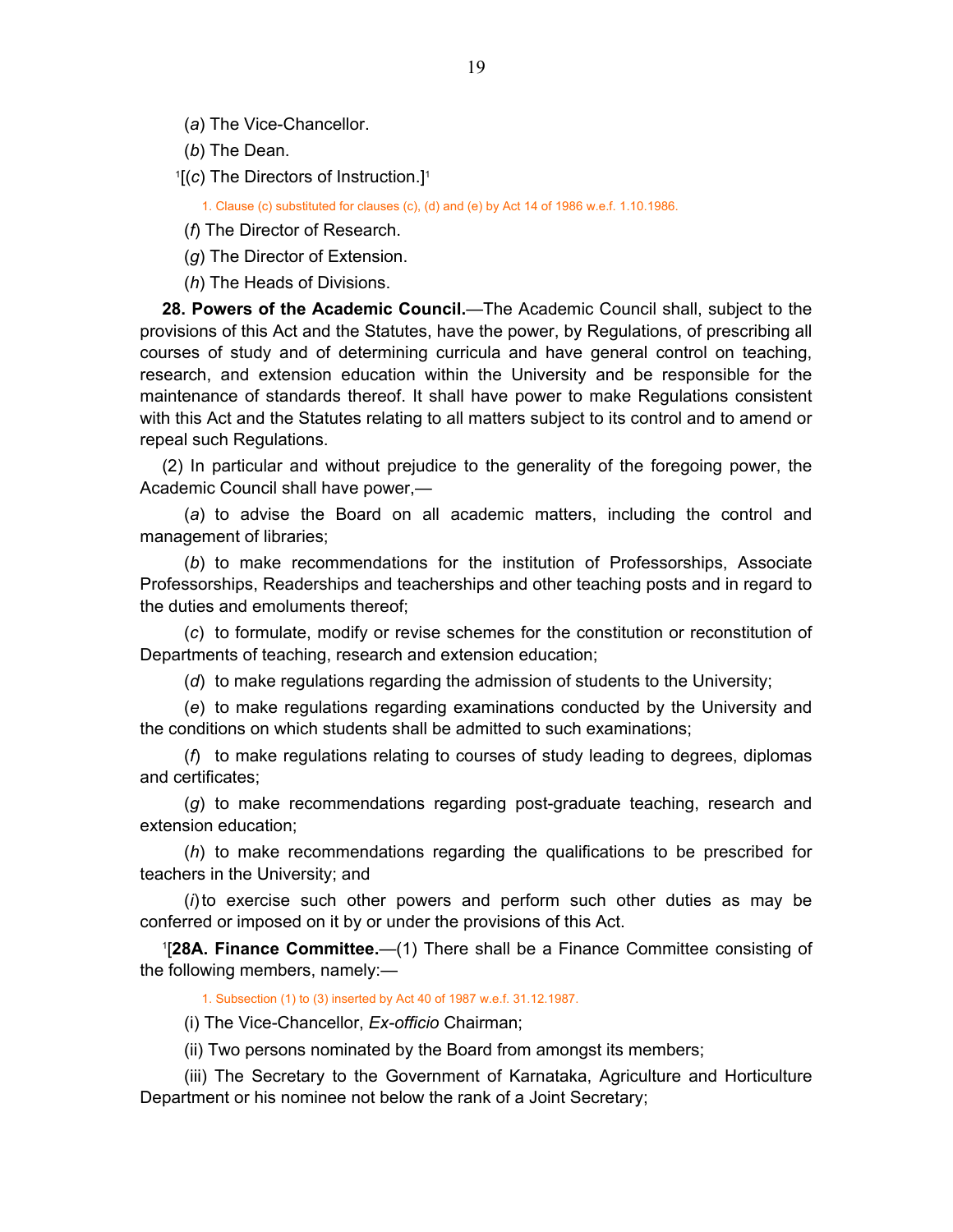<span id="page-19-0"></span>(iv) The Secretary to the Government of Karnataka, Finance Department or his nominee not below the rank of a Joint Secretary.

The Comptroller of the University shall be the *Ex-officio*, Secretary of the Committee;

(2) The Finance Committee shall perform the following functions, namely:—

(i) scrutinise the annual budget estimates and make its recommendations to the Board;

(ii) conduct the general examinations of the accounts of the University review the yearly audit reports and make its recommendations thereon;

(iii) examine all proposals of the University involving expenditure for which no provision is made in the budget or involving expenditure in excess of the amount provided for in the budget;

(iv) such other functions as may be prescribed by the Statutes.

(3) Notwithstanding anything in the preceding sub-section, the Vice-Chancellor may, in case of urgency and for reasons to be recorded in writing, incur any expenditure not exceeding rupees ten thousand in any one case for which no provision is made in the budget or which is in excess of the provisions made in the budget without reference to the Finance Committee, but such expenditure shall be reported at the next earliest meeting of the Finance Committee.<sup>[1]</sup>

**29. The Boards of Studies.**—There shall be a Board of Studies in each Department of teaching. The Constitution and powers of the Boards of Studies shall be prescribed by the Statutes.

### **CHAPTER V**

#### **UNIVERSITY FUNDS**

**30. General Funds.**—The University shall have a general fund to which shall be credited,-

(i) its income from fees, endowments and grants, if any;

(ii) contributions or grants, which may be made by the Government on such conditions as it may impose;

(iii) other contributions, receipts, grants, donations and benefactions.

**31. Foundation Fund.**—(1) The University shall form a fund called the Foundation Fund from contributions and grants made by the Central Government and the State Government for being credited to that fund and of such other sums of the University which may be credited to the said fund.

(2) All the moneys in the Foundation Fund shall be invested in the securities mentioned or referred to in clauses (*a*) to (*d*) of section 20 of the Indian Trusts Act, 1882.

**32. Pension and Provident Funds.**—(1) Where any pension fund, or provident fund has been constituted by the University for the benefit of its officers, teachers or servants, the State Government may declare that the provisions of the Provident Funds Act, 1925 (Central Act 19 of 1925) shall apply to such fund as if it were a Government Provident Fund.

(2) Persons in Government services transferred to the University under section 7 shall be entitled to pension under the '[Karnataka]' State Civil Services Rules or such other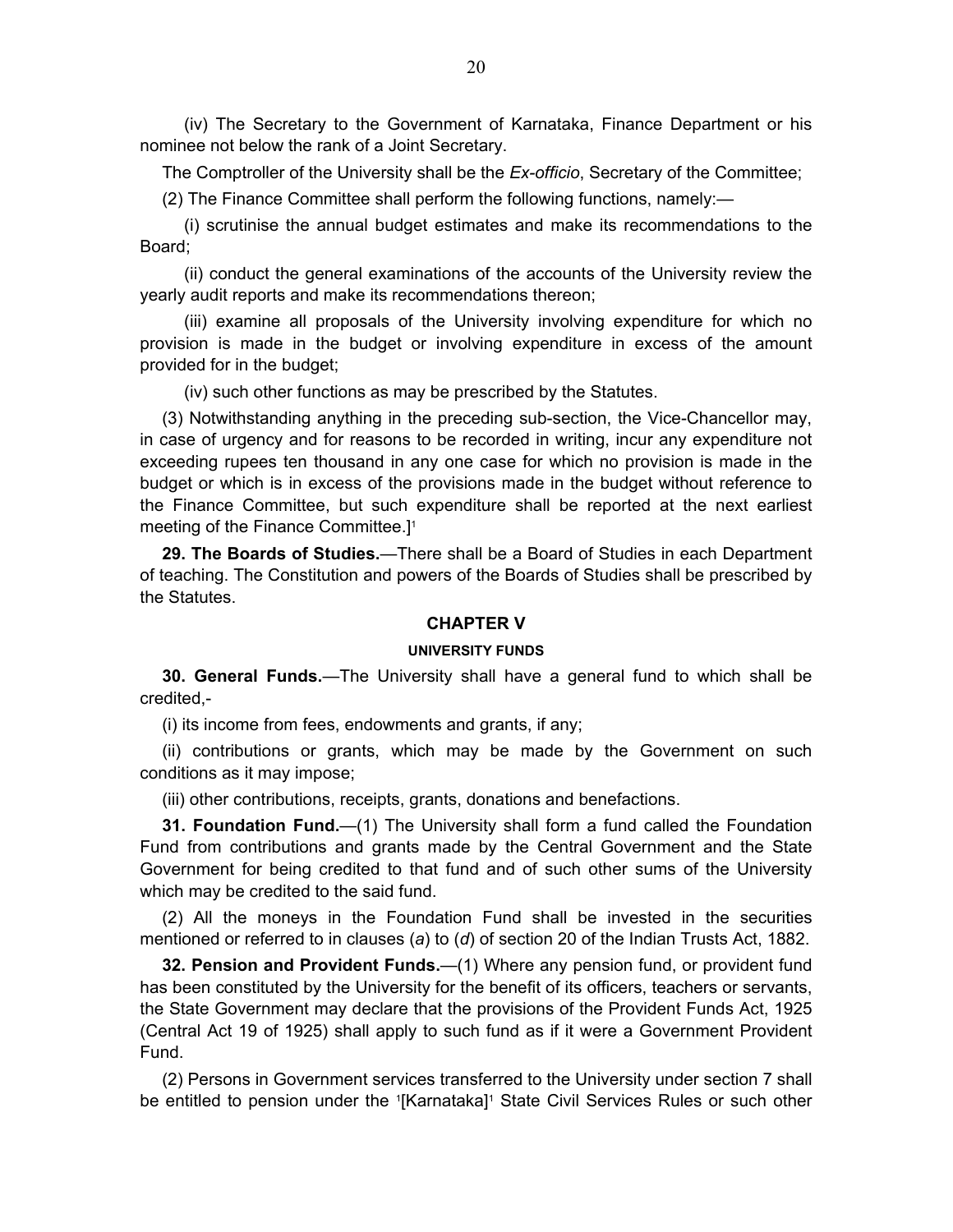<span id="page-20-0"></span>rules as were applicable to them immediately before the transfer and such pension shall be payable by the State Government and shall be an expenditure charged on the Consolidated Fund of the State.

1. Adopted by the Karnataka adaptation of laws order 1973 w.e.f. 1.11.1973.

**33. Other Funds.**—The University may have such other funds as may be prescribed by the Statutes.

**34. Management of Funds.**—The General Fund, the Foundation Fund and the other funds of the University shall be managed according to the provisions laid down in the Statutes.

**35. Government Grants.**—(1) The State Government shall, every year, make nonlapsable lumpsum grants to the University as follows:—

(i) a grant not less than the net expenditure incurred in the year 1961-62 on such of the activities and institutions of the Agriculture, Animal Husbandry and other Government departments as are transferred to the University;

(ii) a grant not less than the estimated net expenditure of pay and allowances of staff, contingencies, supplies and services of the University other than in respect of the activities and institutions referred to in clause (i);

(iii) a grant to meet such additional items of expenditure recurring and nonrecurring as the State Government may deem necessary for the proper functioning of the University.

(2) The State Government shall also make a non-lapsable lumpsum grant to the University in respect of schemes included in the Third Five-Year Plan and transferred for implementation by the University, of an amount equal to the net outlay as shown in the annual Plan after deducting the anticipated assistance from the Central Government and other agencies sponsoring such schemes.

(3) Notwithstanding anything contained in sub-section (1) with effect from the seventh financial year after the establishment of the University, in respect of the activities, institutions, staff, contingencies, supplies and services referred to in clauses (i) and (ii) of sub-sections (1), an amount, not less than the average of the actual expenditure incurred in respect of such activities and institutions, staff, supplies and services during the preceding three years, shall be paid every year as non-lapsable lumpsum grant to the University:

Provided that if the University commences to function from any date after the first day of April in any financial year, the grants under clauses (i) and (ii) shall be fixed taking into consideration the expenditure the University will have to incur for the unexpired portion of that financial year.

(4) The University shall furnish statements, accounts, reports and other particulars as the State Government may require before any grant is made by the Government, and shall take such action and furnish such statements, accounts, reports and other particulars relating to the utilisation of any grant, within such time and in such manner as the State Government may direct.

(5) It shall be competent for the University in furtherance of its objects to accept grants from the <sup>1</sup>[Government of Karnataka]<sup>1</sup> or any other State Government or the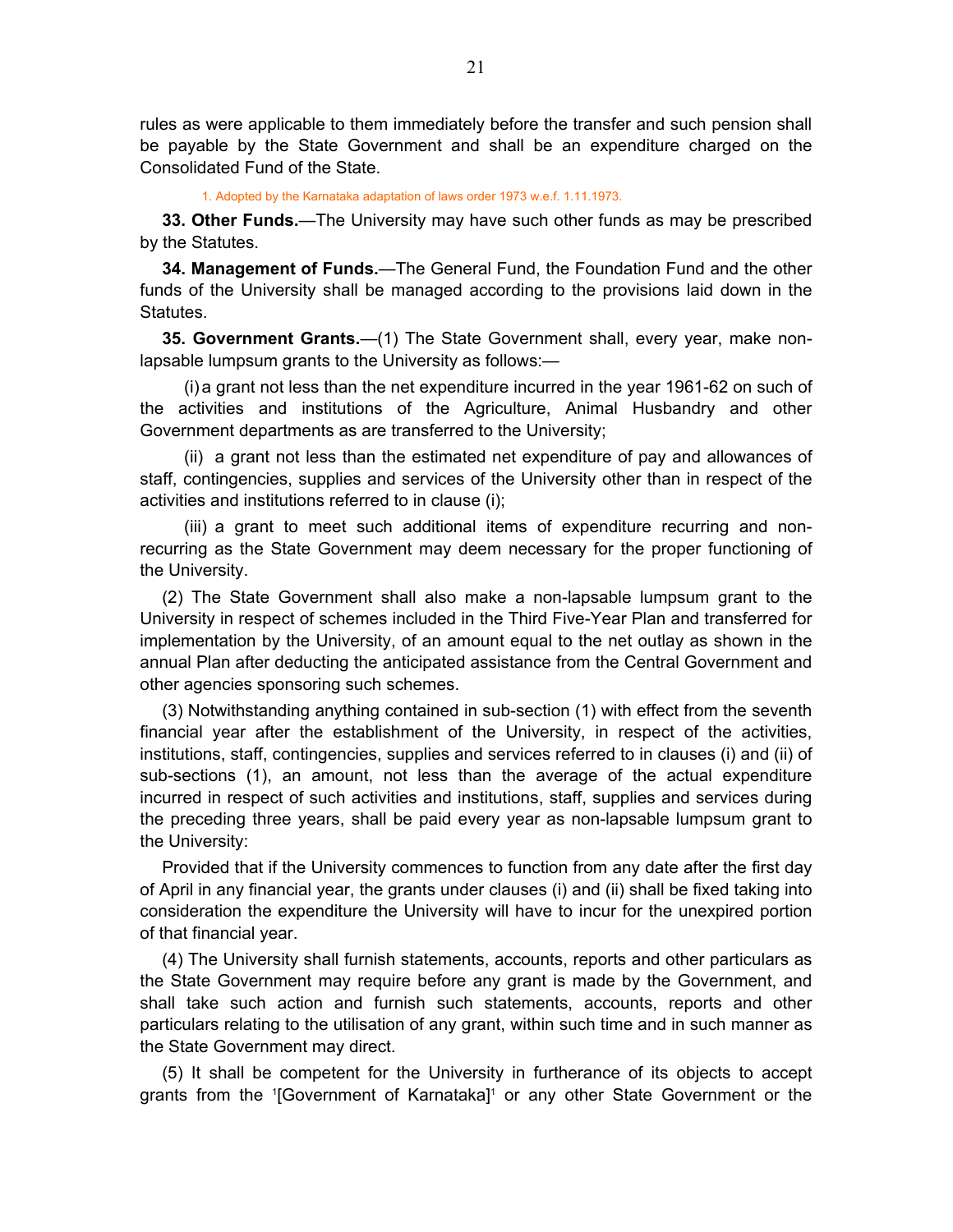<span id="page-21-0"></span>Central Government or statutory bodies, and endowments or donations under such conditions as may be agreed upon between the University and the grantor or donor.

1. Adopted by the Karnataka adaptation of laws order 1973 w.e.f. 1.11.1973.

**36. Power of Government to order auditing.**—The State Government shall have power at any time to order an audit of the accounts of the University by such auditors as it may direct.

**37. Financial Estimates.**—(1) The Vice-Chancellor shall cause to be prepared on or before such date as may be prescribed, the financial estimates of the University for the ensuing year and submit the same to the Board for its approval.

(2) The Board may approve the financial estimates subject to such modifications as it deems fit, and no expenditure shall be incurred except in accordance with the financial estimates as approved by the Board.

**38. Accounts and auditing.**—(1) The annual accounts and the balance sheet of the University shall be prepared under the direction of the Vice-Chancellor and all moneys accruing to or received by the University from whatever source and all amounts disbursed or paid by the University shall be entered in the accounts.

(2) The annual accounts and the balance sheet shall be submitted by the Vice-Chancellor to the State Government which shall cause an audit to be carried out by such persons as it may appoint in this behalf. The accounts when audited, shall be printed and copies thereof, together with the audit report, shall be presented by the Vice-Chancellor to the Board and the Chancellor.

(3) The Board shall submit a copy of the accounts and the report to the State Government along with a statement of the action taken by the University on the audit report, and the State Government shall cause the same to be laid before both Houses of the State Legislature.

# **CHAPTER VI**

### **STATUTES AND REGULATIONS**

**39. Statutes.**—Subject to the provisions of this Act, the Statutes may provide for any matter and shall, in particular, provide for the following:—

(*a*)the constitution, powers and duties of the authorities of the University;

(*b*)the appointment, and continuance in office of the members of the authorities of the University and of the officers, teachers and other employees of the University including the filling up of vacancies and all other matters relating to those authorities and officers, teachers and other employees, for which it may be necessary or desirable to provide;

(*c*)the designation, the manner of appointment, the powers and the duties of the officers of the University;

(*d*)the classification and the manner of appointment of teachers;

(*e*)the powers and duties of the officers, teachers and other employees of the University;

(*f*)the constitution of a pension fund, gratuity fund and provident fund for the benefit of the officers, teachers and other employees of the University;

(*g*)the holding of convocations and conferment of degrees and award of diplomas;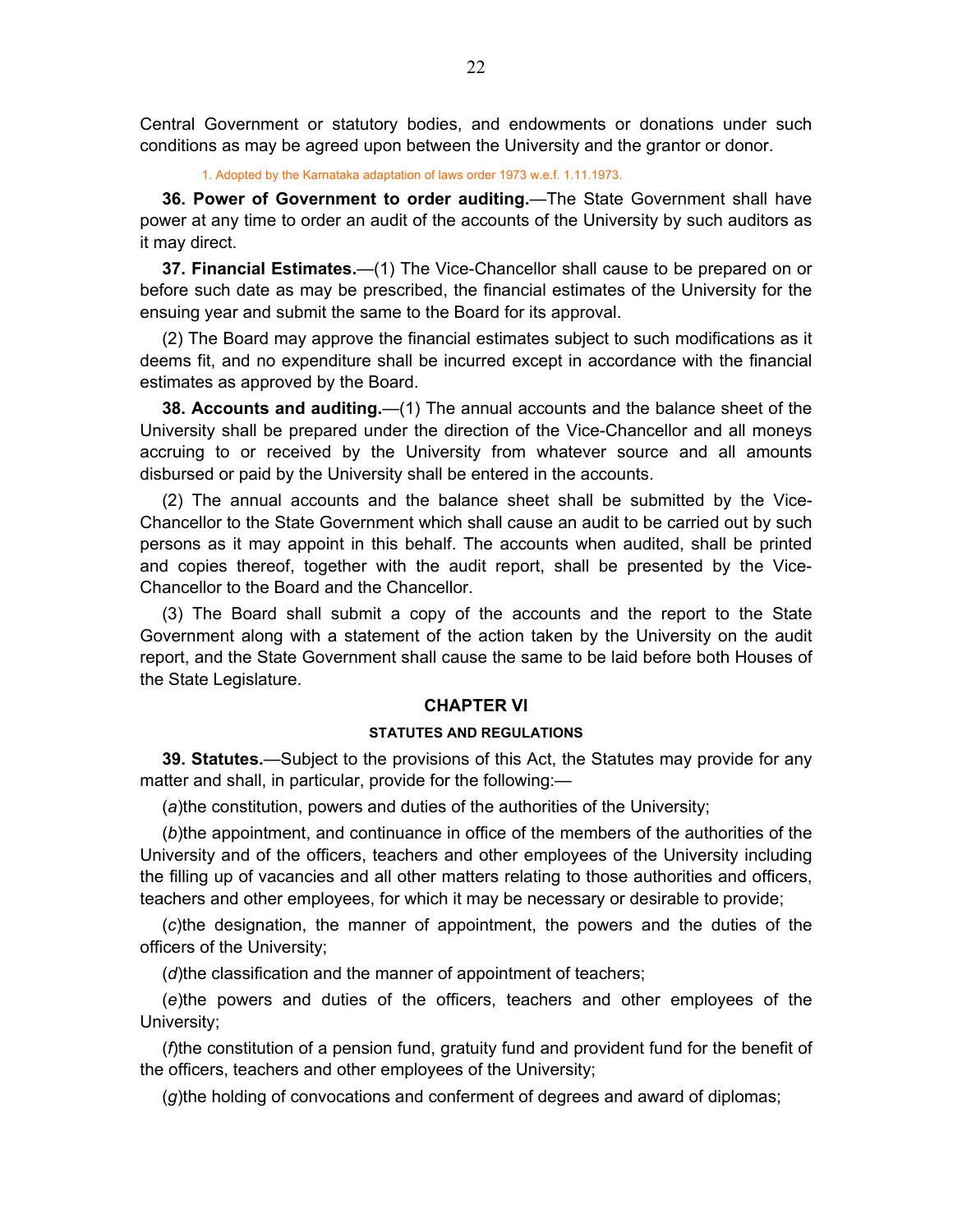<span id="page-22-0"></span>(*h*)the institution of degrees and diplomas;

(*i*)conferment of honorary degrees;

(*j*)the establishment, amalgamation, sub-division and abolition of Divisions;

(*k*)the establishment and the abolition of hostels maintained by the University;

(*l*)the institution of fellowships, scholarships, studentship-bursaries, medals and prizes;

(*m*)the maintenance of a register of registered graduates;

(*n*)the admission of students to the University and their enrolment and continuance as such;

(*o*)the courses of study to be laid down for degrees and diplomas of the University.

(*p*)the conditions under which students shall be admitted to the degree, diploma or other courses and to the examinations of the University, and the eligibility for the conferment of degrees and award of diplomas;

(*q*)the conditions of residence of the students of the University and the levying of fees for residence in hostels maintained by the University;

(*r*)the recognition and supervision of hostels not maintained by the University;

(*s*)the number, qualifications, emoluments and other conditions of service of officers, teachers and other employees of the University, and the preparation and the maintenance of records of their services and activities;

(*t*)the fees which may be charged by the University for any purpose;

(*u*)the conditions subject to which persons may be recognised as qualified to give instruction in the hostels;

(*v*)the conditions and the mode of appointment and the duties of the examining bodies, examiners and moderators;

(*w*)the conduct of examinations;

(*x*)the remuneration and allowances including travelling and daily allowances, to be paid to persons employed on the business of the University;

(*y*)the conditions for the award of fellowships, scholarships, medals and prizes, stipends and fee concessions; and

(*z*)all other matters, which by this Act are to be or may be provided for by the Statutes.

**40. Statutes how made.**—(1) The first Statutes with regard to matters set out in section 39 shall be made by the Vice-Chancellor with the approval of the Chancellor.

(2) The Board may from time to time make new or additional Statutes and may amend or repeal the Statutes in the manner hereinafter in this section provided.

(3) The Academic Council may propose to the Board the draft of any Statute to be passed by the Board and such draft shall be considered by the Board at its next meeting:

Provided that the Academic Council shall not propose the draft of any Statute or of any amendment of a Statute affecting the status, powers, or constitution of any authority of the University, until such authority has been given an opportunity to express its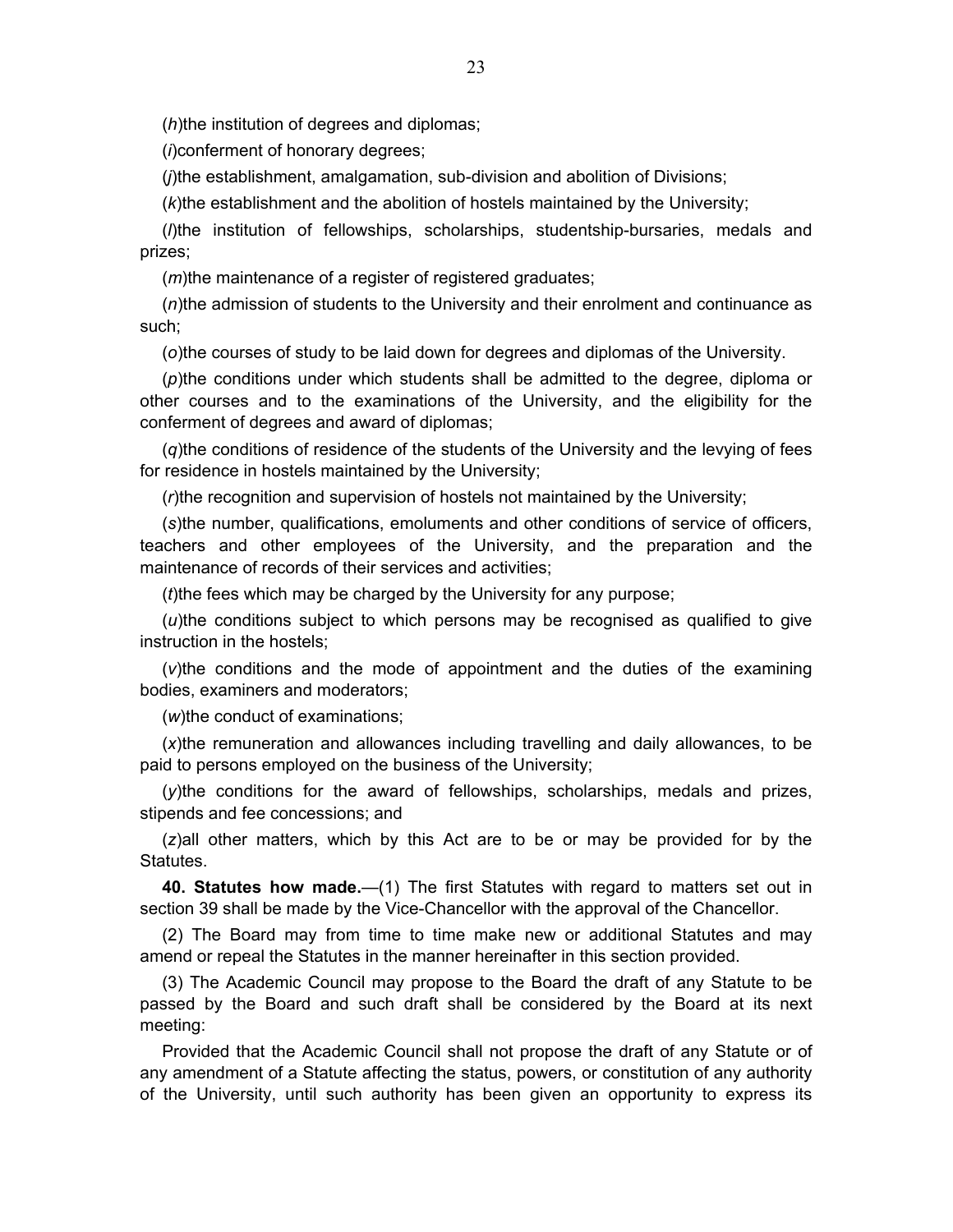<span id="page-23-0"></span>opinion upon the proposal, and any opinion so expressed shall be considered by the Board.

(4) The Board may approve any such draft as is referred to in sub-section (3) and pass the Statute or reject it or return it to the Academic Council for reconsideration, either in whole or in part, together with any amendments which it may suggest.

(5) Any member of the Board may propose to the Board the draft of any Statute and the Board may either accept or reject the proposal if it relates to a matter not falling within the purview of the Academic Council. In case such a draft relates to a matter within the purview of the Academic Council the Board shall refer it for consideration to the Academic Council, which may either report to the Board that it does not approve the proposal, which shall then be deemed to have been rejected by the Board, or submit the draft to the Board in such form as the Academic Council may approve, and the provisions of this section shall apply in the case of a draft so submitted as they apply in the case of a draft proposed to the Board by the Academic Council.

(6) A new Statute or addition to the Statutes or any amendment or repeal of a Statute shall require the previous approval of the Chancellor who may sanction, disallow or remit it for further consideration.

(7) Every Statute made under this Act shall be published in the official Gazette.

**41. Regulations.**—(1) The Authorities of the University may, by notification in the official Gazette, make Regulations consistent with this Act and the Statutes,—

(*a*) laying down the procedure to be observed at their meetings and the number of members required to form the quorum;

(*b*) providing for the matters which by this Act or the Statutes have to be provided by Regulations;

(*c*) providing for any other matter solely concerning such authorities and not provided for by this Act and the Statutes.

(2) Every Authority of the University shall make Regulations providing for the giving of notice to the members of such Authority of the dates of meetings and of the business to be considered at meeting and for keeping of a record of the proceedings of the meetings.

(3) The Academic Council may, subject to the provisions of the Statutes, make Regulations providing for courses of study, system of examinations, and degrees and diplomas of the University after receiving drafts of the same from the Board of Studies concerned.

(4) The Academic Council may not alter a draft received from the Board of Studies, but may reject the draft or return it to the Board of Studies for further consideration together with the suggestions of the Council.

(5) The Board may direct the amendment, in such manner as it may specify, of any Regulation made under this section or the annulment of any Regulation made under sub-section (1) by any Authority of the University.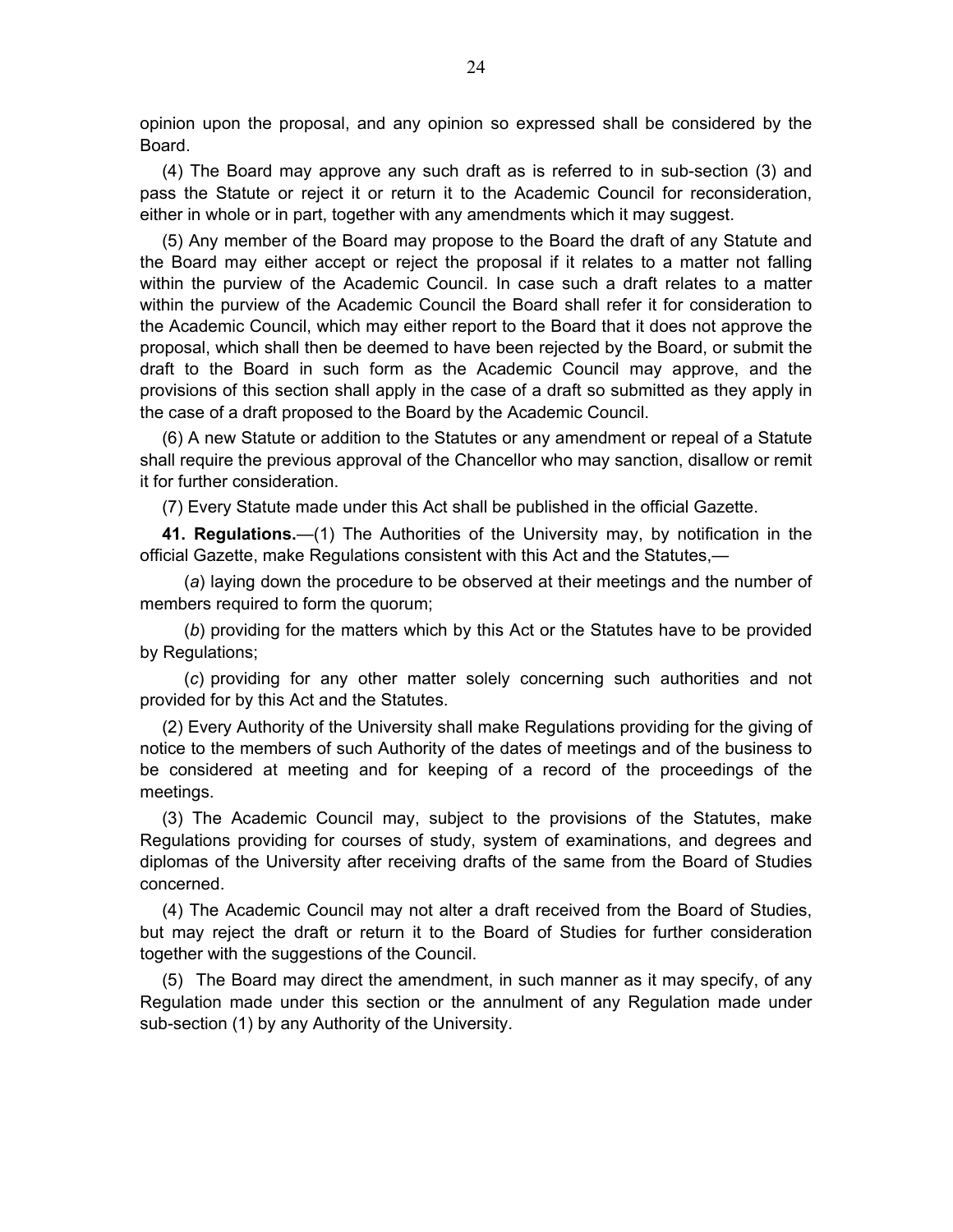# **CHAPTER VII**

### **MISCELLANEOUS**

<span id="page-24-0"></span>**42. Vacating of office.**—(1) Any member other than an *ex-officio* member, of any Authority of the University may resign his office by letter addressed to the Registrar.

(2) Any member of any Authority of the University shall cease to be a member on his being convicted by a court of law of an offence which involves moral turpitude.

**43. Filling up of casual vacancies.**—When any vacancy occurs in the office of a member (other than an *ex-officio* member) of any Authority of the University before the expiry of the term of the office of such member, the vacancy shall be filled up, as soon as conveniently may be, after the occurrence of the vacancy.

**44. Savings of validity of acts and proceedings.**—No act done or proceedings taken under this Act shall be questioned merely on the ground,—

(*a*)of any vacancy or defect in the constitution of any Authority, or

(*b*)of any defect for irregularity in such act or proceeding not affecting the merits of the case.

**45. Disputes as to constitution of University Authorities.**—If any question arises regarding the interpretation of any provision of this Act, or of any Statute or Regulation, or as to whether a person has been duly appointed as, or is entitled to be, a member of any Authority of the University, the matter may be referred to the Chancellor, and shall be so referred to him if six members of the Board so require. The Chancellor shall, after taking such advice as he deems necessary, decide the question, and his decision shall be final.

**46. Delegation of powers.**—The Board may, by Statutes, delegate to any officer or authority of the University any of the powers conferred on it by this Act or by the Statutes to be exercised subject to such restrictions and conditions as may be prescribed.

**47. Provision for temporary appointment of certain officers of the University.**— Until such time as the Authorities of the University are duly constituted, any officer of the University may be temporarily appointed by the Vice-Chancellor. Such appointment and the terms and conditions thereof shall have the prior approval of the Chancellor.

<sup>1</sup>[47A. Co-ordination committee.—<sup>2</sup>[(1) There shall be a Co-ordination Committee for the Universities of Agricultural Sciences consisting of the following members, namely:—

1. Section 47A inserted by Act 14 of 1986 w.e.f. 1.10.1986.

2. Substituted by Act 40 of 1987 w.e.f. 31.12.1987.

(i) Pro-Chancellor, who shall be the Chairman;

(ii) Vice-Chancellors;

(iii) Secretary to the Government of Karnataka, Agriculture and Horticulture Department;

(iv) Deans;

(v) Directors of Research;

(vi) Directors of Extension; and

(vii) Registrars.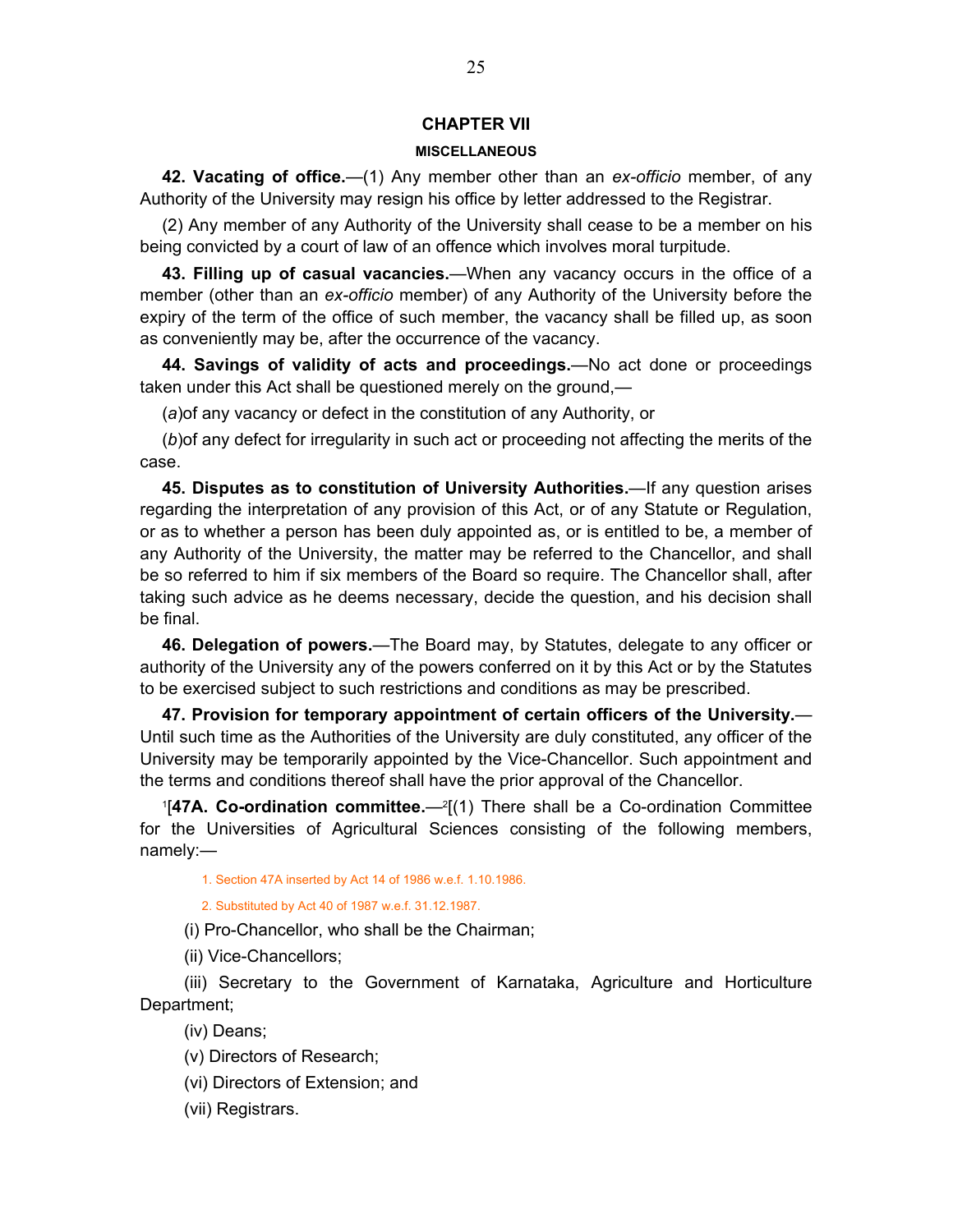<span id="page-25-0"></span>The Chairman shall appoint one of the Registrars as Secretary of the Committee for a period of one year by rotation.]<sup>2</sup>

(2) The Committee shall discuss matters and make recommendations relating to agricultural education, research and extension education in the State and on any other academic matter.

(3) The Vice-Chancellors shall take necessary action for implementation of the recommendations made by the committee.]1

**48. Protection of acts and orders.**—(1) Save as otherwise provided in this Act, all acts and orders in good faith done and passed by the University or any of its authorities shall be final; and no suit shall be instituted against or damage claimed from the University or its authorities for any thing done or purported to be done in pursuance of this Act and the Statutes and Regulations made thereunder.

(2) (*a*) No suit, prosecution or other proceeding shall lie against any officer or other employee of the University for any act done or purporting to be done under this Act or the Statutes or Regulations, without the previous sanction of the Board.

(*b*) No officer or other employee of the University shall be liable in respect of any such act in any civil or criminal proceedings if the act was done in good faith in the course of the execution of duties or the discharge of the functions imposed by or under this Act.

**49. Removal of difficulties.**—(1) If any difficulty arises in giving effect to the provisions of this Act, the State Government may by order published in the official Gazette, do anything which appears to it to be necessary for the purpose of removing the difficulty.

(2) No order made under sub-section (1) shall be questioned in any court of law on the ground that no difficulty as is referred to in the said sub-section existed or was required to be removed.

(3) Every order published under this section shall, as soon as may be after its publication, be laid before both Houses of the State Legislature.

\* \* \* \*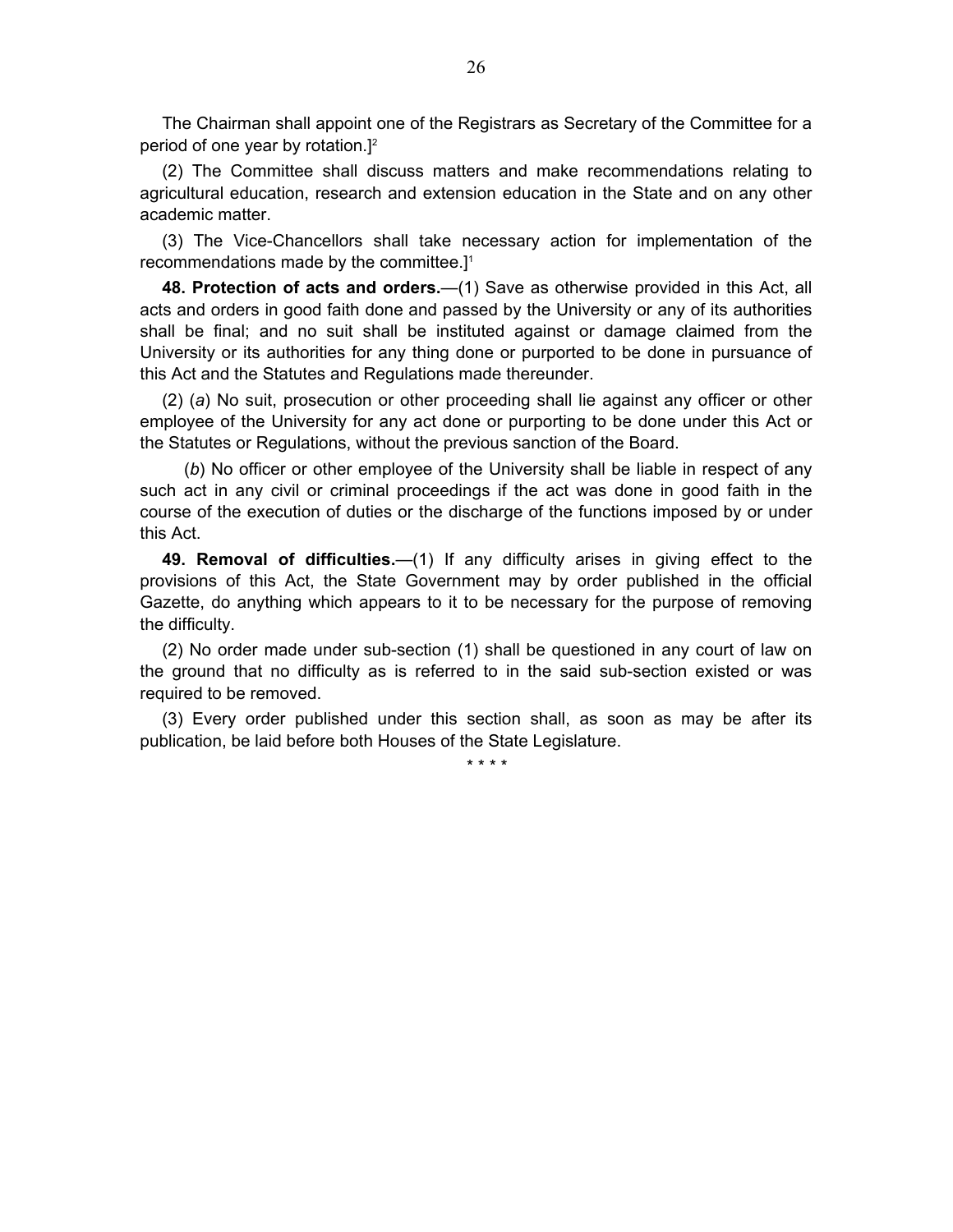# <span id="page-26-0"></span>**The Karnataka Universities of Agricultural Sciences Act, 1963 (22 of 1963) has been amended by the following Acts, namely:--**

| SI.<br>No. | No. and year of<br>the Act | <b>Sections amended</b>                                                                                         | <b>Remarks</b>                                                           |
|------------|----------------------------|-----------------------------------------------------------------------------------------------------------------|--------------------------------------------------------------------------|
| 1.         | 22 of 1963                 |                                                                                                                 | w.e.f. 24.4.1964 by notification<br>No. AF 229 AML 63 dated<br>22.4.1964 |
| 2.         | KAL Order '73              | Preamble, 1(1), 3(1), 7(5),<br>$10(1)$ , $11(1)$ , $32(2)$ , $35(5)$                                            | w.e.f. 1.11.1973                                                         |
| 3.         | 3 of 1976                  | 5(2)                                                                                                            | w.e.f. 06.09.1975                                                        |
| 4.         | 36 of 1985                 | 6, 6A, 8                                                                                                        | w.e.f. 10.6.1985                                                         |
| 5.         | 14 of 1986                 | 1(1), 2(1A), 2(10), Chapter II<br>Heading, 3 Heading, 3(1A),<br>$3(5)$ , 7A, 9, 12(3A), 18(1),<br>$27(3)$ , 47A | w.e.f. 1.10.1986 Notification No.<br>AMD 65 AUM 86 dated 9.9.86          |
| 6.         | 40 of 1987                 | 8, 12(2), 12(6), 12(6A), 15(2),<br>24, 25(2), 28A, 47A(1)                                                       | w.e.f. 31.12.1987                                                        |
| 7          | 13 of 1988                 | 8(1)                                                                                                            | w.e.f. 31.12.1987                                                        |

**Amendments (Chronological)** 

# **Amendments (section-wise)**

| <b>Sections</b> | Act No. and year  | <b>Remarks</b>    |
|-----------------|-------------------|-------------------|
| Preamble        | KAL Order 1973    | w.e.f. 1.11.1973  |
| 1               | a) KAL order 1973 | w.e.f. 1.11.1973  |
|                 | b) 14 of 1986     | w.e.f. 1.10.1986  |
| 2(1A)           | 14 of 1986        | w.e.f. 1.10.1986  |
| Chapter II      | 14 of 1986        | w.e.f. 1.10.1986  |
| 3               | a) KAL Order 1973 | w.e.f. 1.11.1973  |
|                 | b) 14 of 1986     | w.e.f. 1.10.1986  |
| 5               | 3 of 1976         | w.e.f. 6.9.1975   |
| 6               | 36 of 1985        | w.e.f. 10.6.1985  |
| 6A              | 36 of 1985        | w.e.f. 10.6.1985  |
| $\overline{7}$  | KAL Order 1973    | w.e.f. 1.11.1973  |
| 7A              | 14 of 1986        | w.e.f. 1.10.1986  |
| 8               | a) 40 of 1987     | w.e.f. 31.12.1987 |
|                 | b) 13 of 1988     | w.e.f. 31.12.1987 |
| 9               | 14 of 1986        | w.e.f. 1.10.1986  |